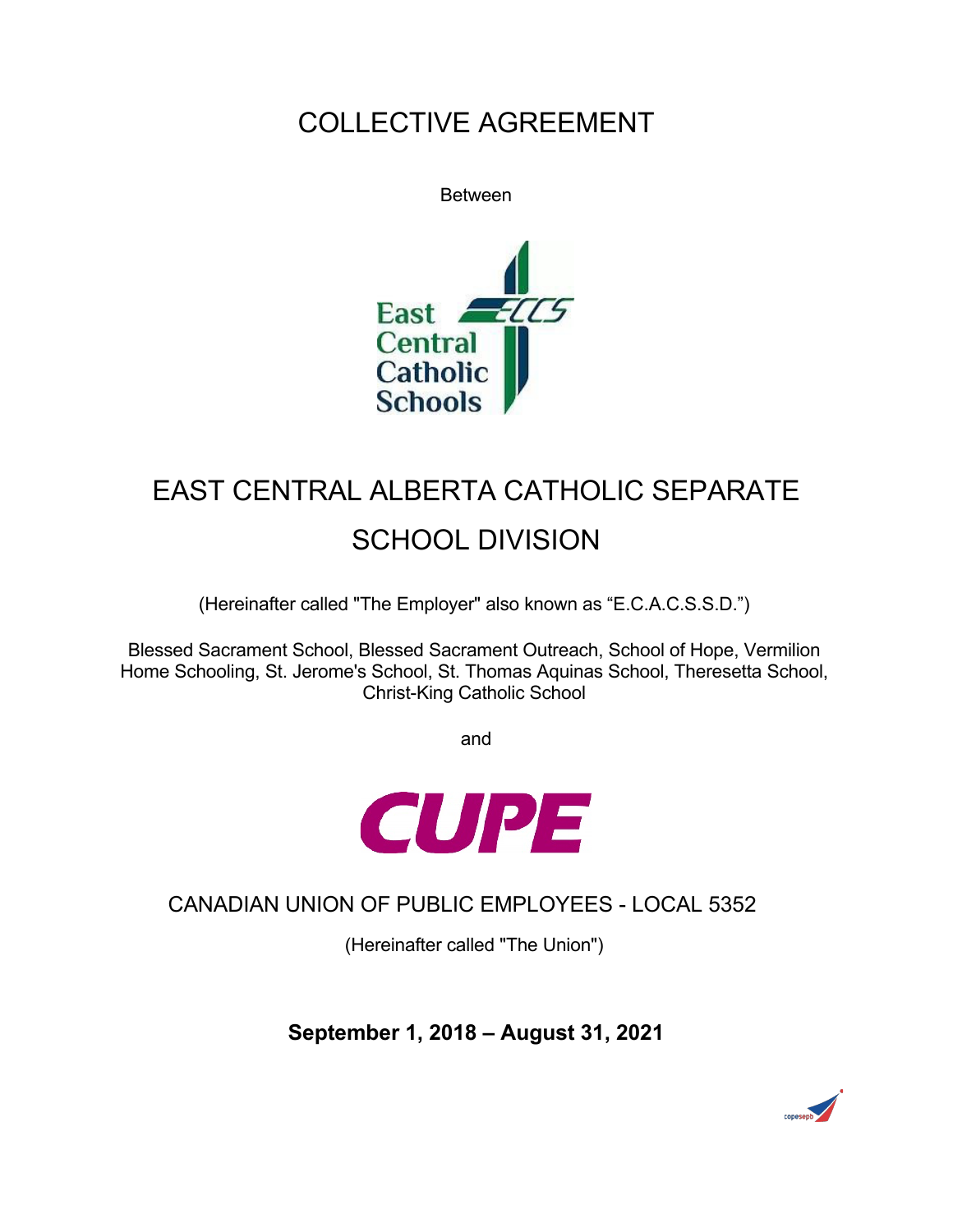### **Table of Contents**

| ARTICLE 20 - SICK LEAVE / FAMILY MEDICAL LEAVE / PERSONAL LEAVE PROVISIONS 16 |  |
|-------------------------------------------------------------------------------|--|
|                                                                               |  |
|                                                                               |  |
|                                                                               |  |
|                                                                               |  |
|                                                                               |  |
|                                                                               |  |
|                                                                               |  |
|                                                                               |  |
|                                                                               |  |
|                                                                               |  |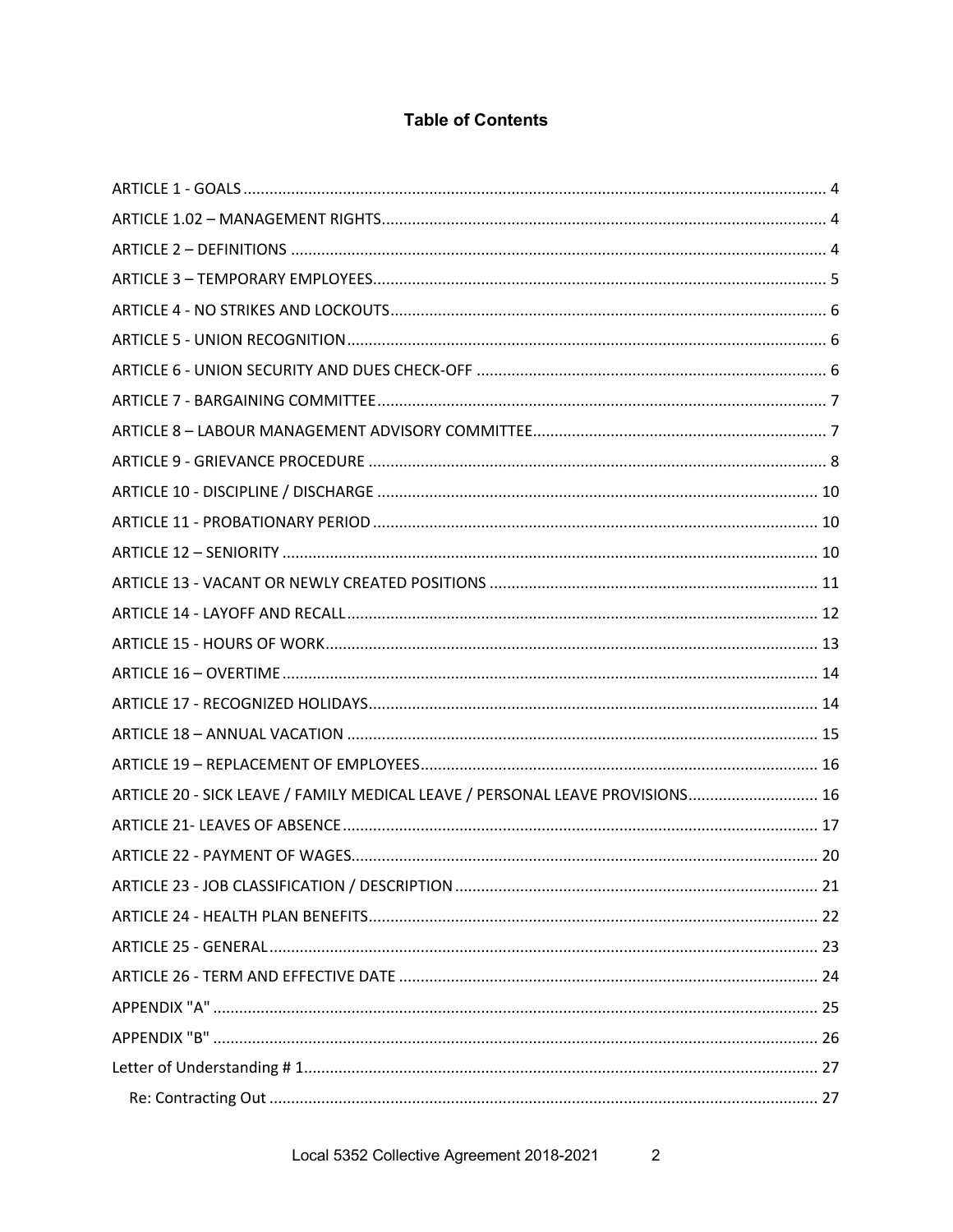| Re: Summer Temporary Employment Program and Canada Summer Jobs Program 30 |  |
|---------------------------------------------------------------------------|--|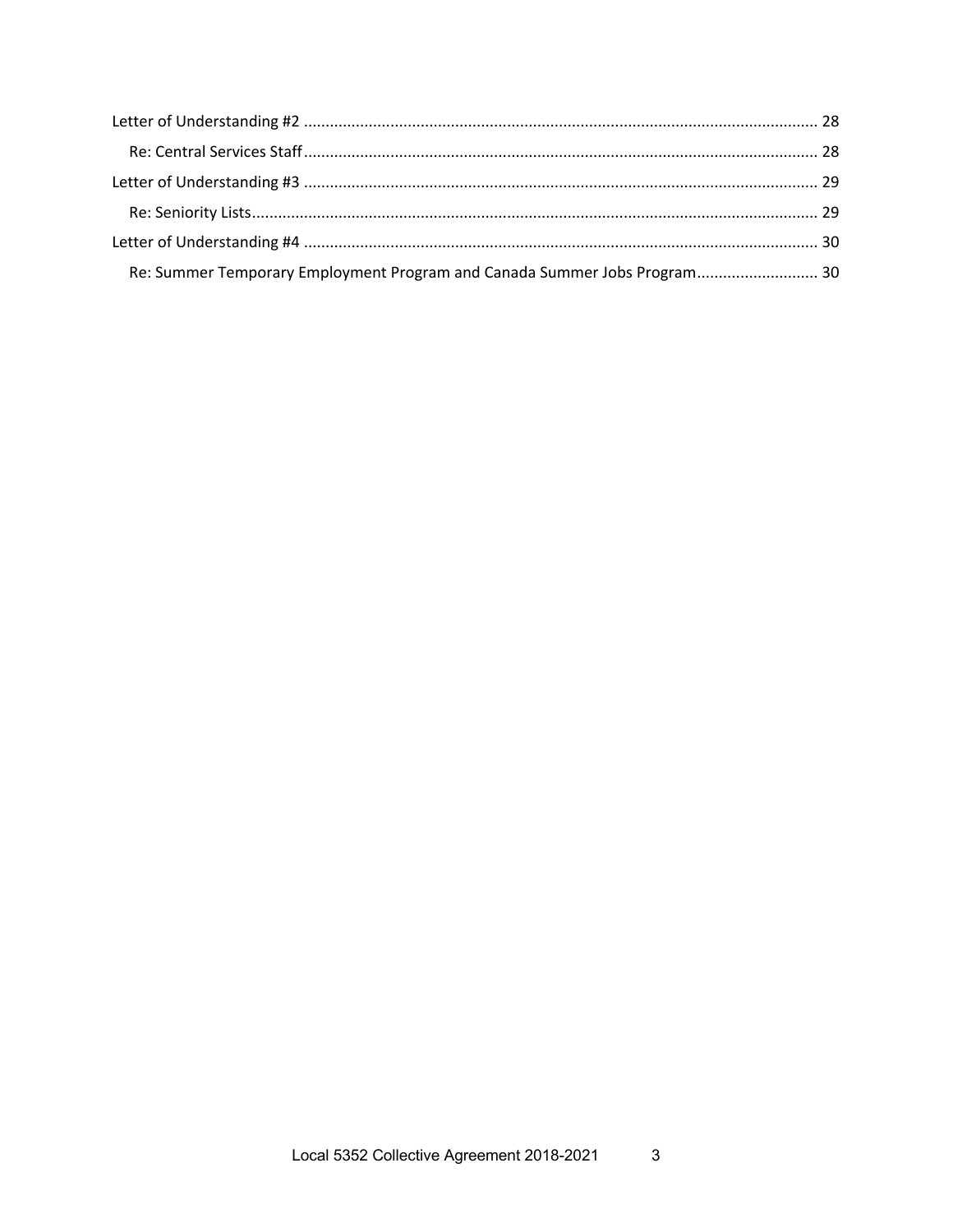#### **ARTICLE 1 - GOALS**

- 1.01 The parties agree that the goal of this Collective Agreement is to:
	- (a) Enhance the school system to improve student learning;
	- (b) Provide administrators with the flexibility to effectively manage the Division while continuing to make prudent educational decisions for students;
	- (c) Ensure that the Employer remains fiscally responsible by making decisions that are financially sustainable; and
	- (d) Enable the Employer to negotiate an equitable settlement by identifying improvements for the students it serves and the employees it employs.

#### **ARTICLE 1.02 – MANAGEMENT RIGHTS**

The Employer retains all rights of management not specifically restricted by this Collective Agreement.

#### **ARTICLE 2 – DEFINITIONS**

- 2.01 "Regular Employee" shall mean a full-time or part-time employee.
	- (a) "Full-time Employee" shall mean an employee who is employed in a regular full-time position established by the Employer and whose hours of work are defined in Article 15: Hours of Work.
	- (b) "Part-time Employee" shall mean an employee who is employed in a regular part-time position established by the Employer and works less than a full-time equivalent for the position as specified in Article 15: Hours of Work. Part-time employees shall receive the wage rates and the applicable conditions of employment specified in this Agreement on a pro-rata basis according to their full-time equivalent (FTE).
	- (c) "Twelve (12) Month Employee" is one who occupies a position established by the Employer either in a school or in central office and such a position requires services on a twelve (12) month annual basis.
	- (d) "Ten (10) Month Employee" is one who occupies a position established by the Employer either in a school or in central office and such a position requires ten (10) consecutive months of service of the school year on a twelve (12) month annual basis.
- 2.02 "Temporary Employee" shall mean an employee who is hired for a period of more than three (3) months and less than twelve (12) months for a specific job, sick relief or replacing an employee who is on an approved leave of absence.
- 2.03 "Casual Employee" shall mean an employee who works on a call-in basis and replaces an employee on leaves of absences for a period of less than three (3) months. Casuals do not accrue seniority. Casual employees shall receive only those benefits required by statue, the wages as per Article 22.03 in accordance with Alberta Employment Standards.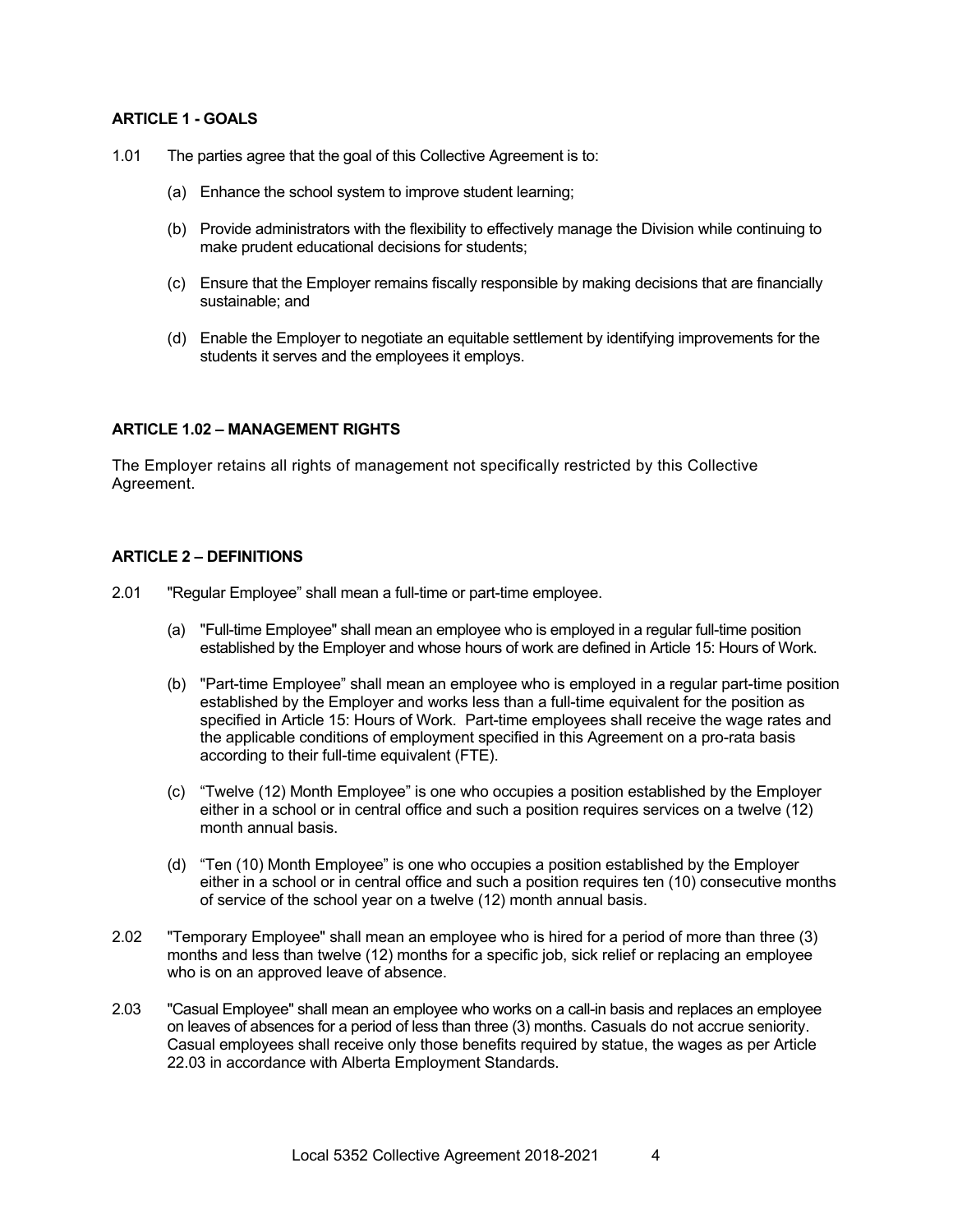- 2.04 "Employer" shall mean and include E.C.A.C.S.S.D. and such person as assigned by E.C.A.C.S.S.D. as may, from time to time, be appointed or designated to carry out administrative duties in respect of operations and management.
- 2.05 "Temporary Position" shall mean a position established as such, the duties of which are for a specific purpose and for a specific period of time.
- 2.06 "Probationary Period" is the trial period during which time the Employer will review and evaluate the employee to determine suitability for ongoing employment. Probationary period shall be as per Article 11.
- 2.07 "Union" shall mean Canadian Union of Public Employees.
- 2.08 "Local" shall mean the local branch of the Union.
- 2.09 "FTE" shall mean Full-Time Equivalent.
- 2.10 Grid levels in Article 22.03 reflect the hours worked.

#### **ARTICLE 3 – TEMPORARY EMPLOYEES**

- 3.01 All temporary positions shall be posted.
- 3.02 When an employee is in a temporary position which is defined as being hired for a period of three (3) months and less than twelve (12) months for a specific job; hired as sick relief or to replace an employee who is on an approved leave of absence for a period of more than three (3) months and less than twelve (12) months shall be entitled to receive all applicable benefits allowed for the position they are holding, except Local Authorities Pension Plan and layoff and recall.
- 3.03 Temporary employees can work in either a full-time or a part-time position.
- 3.04 Employees in a temporary position shall accrue seniority during the term of the temporary position.
- 3.05 Temporary employees shall not have the right to grieve termination of employment upon the expiry of the term for which the temporary employee was hired.
- 3.06 Casual employees shall revert back to casual status upon completion of the term for which the temporary employee was hired.
- 3.07 When an employee moves into a temporary position, should they be in their probationary period, they must complete the probationary period.
- 3.08 An employee hired into a temporary position shall be paid at the first step of the salary grid which applies to the position being filled, not the rate of pay the current incumbent is being paid.
- 3.09 When an employee is transferred into or successfully applies for a temporary position, the employee shall be placed at a rate of pay closest to but not lower than their former rate of pay.
- 3.10 If the position exceeds the twelve (12) month period, unless mutually agreed between the Local and the Employer, to extend the period, the position shall be posted.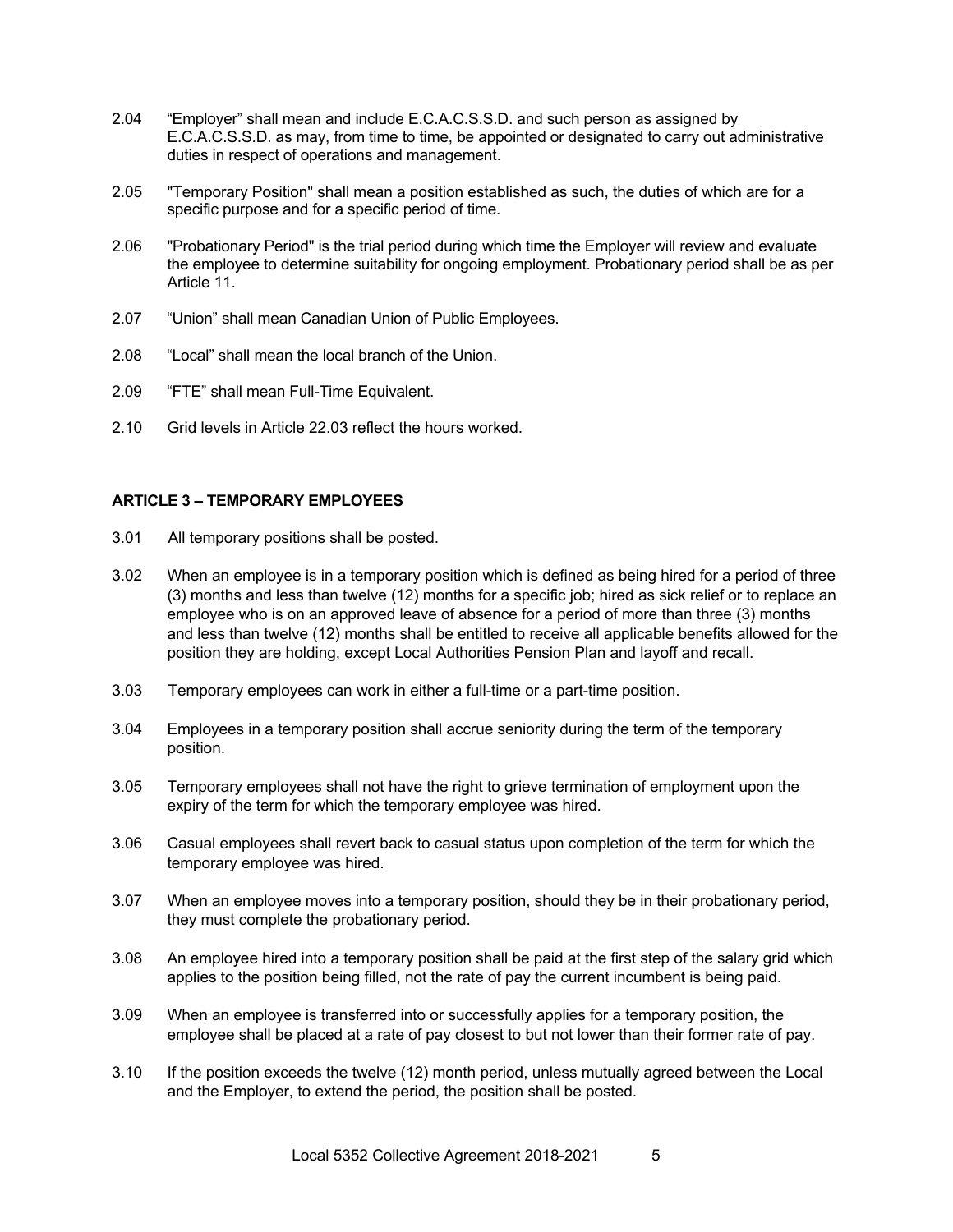#### **ARTICLE 4 - NO STRIKES AND LOCKOUTS**

4.01 In view of the orderly procedures established by this agreement for the settling of disputes and the handling of grievances, the Union agrees that, during the life of this agreement, there shall be no strike and the Employer agrees that there shall be no lockout, in accordance with Provincial Labour Laws and Regulations.

#### **ARTICLE 5 - UNION RECOGNITION**

#### **Bargaining Unit Description**

- 5.01 The Employer recognizes Local 5352 of the Canadian Union of Public Employees as the sole and exclusive bargaining agent for employees coming within the unit by Certificate No. 237-2018 as issued by the Alberta Labour Relations Board as may be amended from time to time.
- 5.02 No employee shall be required or permitted to make a written or verbal agreement with the Employer which may conflict with the terms of the Collective Agreement.
	- (a) The Union shall have the right, at any time, to have the assistance of representatives of the Canadian Union of Public Employees when negotiating or meeting with the Employer. Such representatives may have access to the Employer's premises for other purposes with prior notice to the Employer.

#### **Contact Information**

5.03 The Employer shall provide the Local President with a list of all the employees in the bargaining unit. The list shall include each person's name, job title / classification, home mailing address, and home telephone number, if available.

If the payroll program permits, the list shall also indicate the employee's work site and employment status (such as full-time, part-time, etc.) and, in cases where the employee is on a leave of absence, the nature of the leave shall also be indicated.

#### **ARTICLE 6 - UNION SECURITY AND DUES CHECK-OFF**

#### **Union Security**

6.01 All employees of the Employer shall, as a condition of continuing employment, become and remain members in good standing of the Union, according to the constitution and by-laws of the Union. As a condition of employment, all new employees shall become and remain members in good standing of the Union within thirty (30) days of employment. The Employer shall deduct from every employee any dues, initiation fees, or assessments levied by the Union on its members.

#### **Deductions**

6.02 Deductions shall be made from the monthly payroll and shall be forwarded to the National Secretary-Treasurer of the Canadian Union of Public Employees, by no later than the fifteenth  $(15<sup>th</sup>)$  day of the month following, accompanied by a list of the names, addresses and phone numbers of all employees from whose wages deductions have been made. This list shall also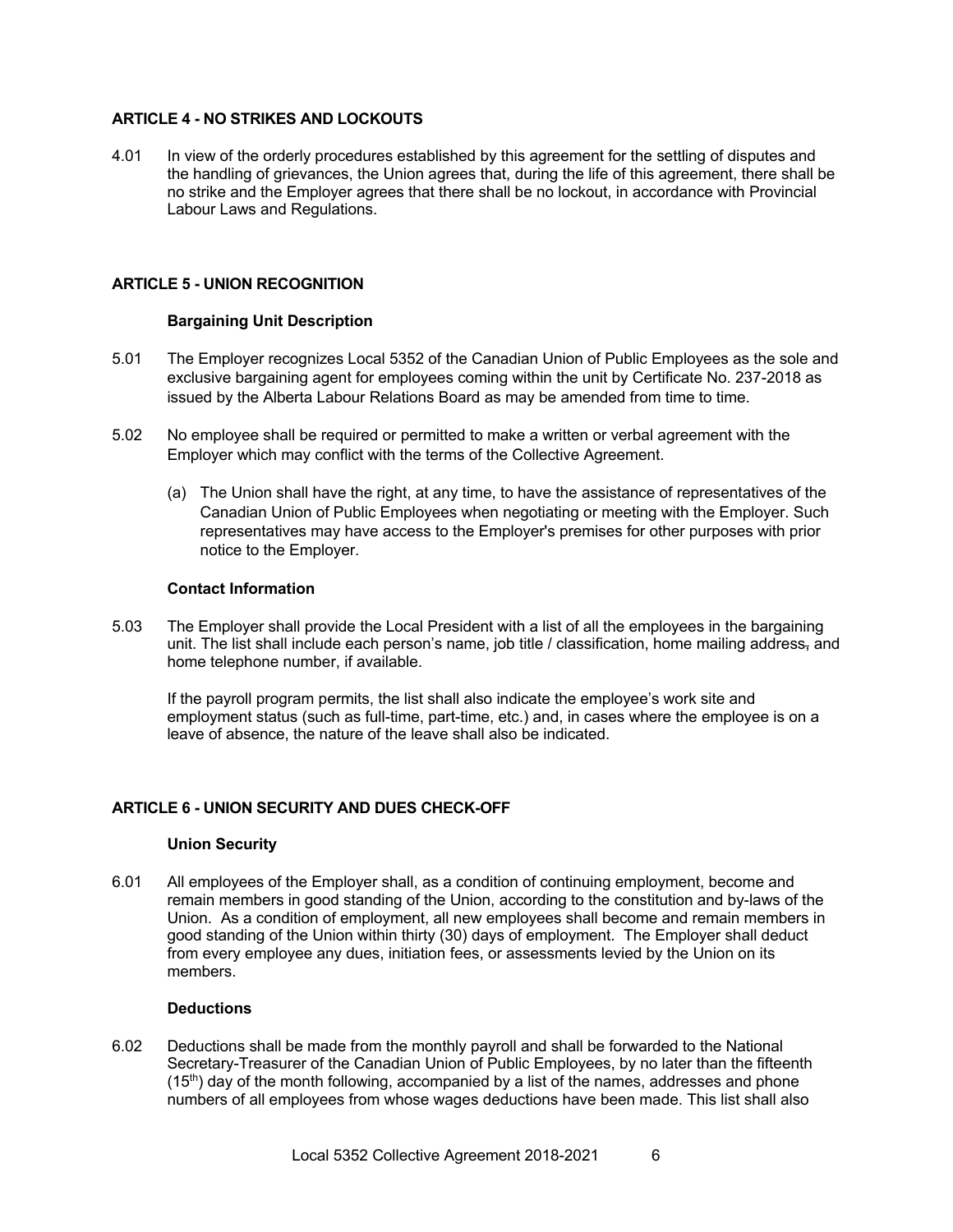include the names and addresses of the employees terminated during that month. A copy of this list shall also be forwarded to the Secretary of the Local Union.

#### **T4 Slips**

6.03 The Employer shall report the yearly amount of union dues paid by each employee on the employee's T4 slip or any other legal reporting requirement which replaces the requirement to report dues remitted on a T4 slip in the future.

#### **Correspondence**

6.04 All correspondence between the parties arising out of this Agreement, or incidental thereto, shall pass to and from the Employer administrator, or their designate, and the Secretary of the Union, with a copy sent to the Local President and National Representative of the Union. Both parties shall advise each other, in writing, of the names of their representative. Should there be any change in designated personnel, the affected party must inform the other party<sub> $<sub>1</sub>$ </sub> within ten (10)</sub> working days of change.

#### **ARTICLE 7 - BARGAINING COMMITTEE**

7.01 A Bargaining Committee shall be appointed and consist of not more than five (5) members of the Employer as appointees of the Employer, and not more than five  $(5)$  members of the Union as appointees of the Union. The Union shall advise the Employer, in writing, of the union members to the committee. The Union's Bargaining Committee shall be allowed time off work to attend bargaining with the Employer without any loss of pay or seniority. The Union shall reimburse the Employer for the cost of wages and benefits for the members of the Union's Bargaining Committee.

#### **ARTICLE 8 – LABOUR MANAGEMENT ADVISORY COMMITTEE**

8.01 This committee shall consist of up to three (3) representatives of the Employer and three (3) representatives of the Union. This committee is established to deal with matters of mutual concern which may arise from time to time.

The committee shall meet at least once during the school term or at mutually agreed to times, if necessary, with the dates being determined by the parties. Matters pertaining to negotiations or grievances are not part of this committee's mandate, nor can the committee bind either party. The discussions are without prejudice to the Employer and the Union. All meetings of the Labour Management Advisory Committee shall be held outside normal working hours of regular employees.

#### **Minutes of Meetings**

Minutes of each meeting of the committee shall be prepared and signed by the Joint Chairpersons as promptly as possible after the close of the meeting. Minutes shall be electronically sent to Principals and school Administrative Assistants and shall be posted on all Union bulletin boards.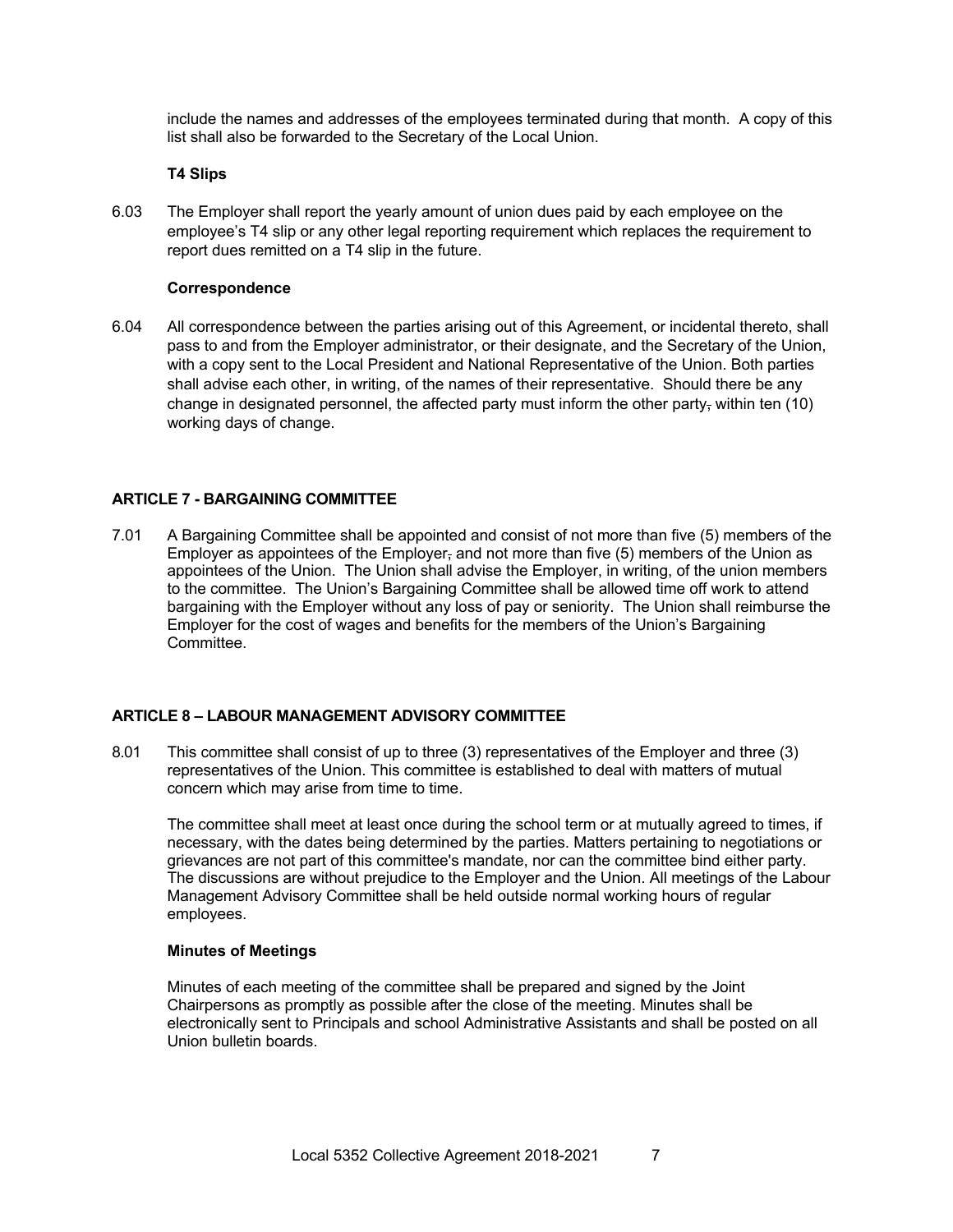#### **ARTICLE 9 - GRIEVANCE PROCEDURE**

- 9.01 A grievance shall be defined as any difference arising out of the interpretation, application, administration or an alleged violation of this Collective Agreement.
- 9.02 A grievance shall be processed according to the steps and time limits set out in this grievance procedure.
- 9.03 A grievance shall be initiated, in writing, within thirty (30) days of the event giving rise to the grievance.
- 9.04 An employee shall, during the time period set out in Clause 9.03, first attempt to resolve the difference with the immediate supervisor.
- 9.05 Failing settlement of the difference under Clause 9.04, the Union shall submit a grievance, pursuant to Clause 9.03, to the Superintendent of Schools. The grievance shall set out the particulars of the grievance, the clause(s) of this Collective Agreement which are alleged to have been violated and the redress sought. The Superintendent of Schools, or designate, shall render a decision, in writing, within ten (10) working days of receipt of the grievance.

#### **Mediation**

9.06 In the event that the matter is not satisfactorily resolved by the Superintendent, or designate, either party may submit the matter to mediation. The parties mutually agree to non-binding mediation.

After receipt of the decision of the Superintendent, or designate, within ten (10) working days, either party may request that a Mediator be appointed to meet with the parties, investigate and define the issues in dispute and facilitate a resolution.

The Mediator may be appointed by mutual agreement between the parties. In the event of failure to appoint a Mediator, either party may request the Labour Relations Board Mediation Services to make the necessary appointment.

The expenses of the Mediator shall be equally borne by both parties.

The grievance may be resolved by mutual agreement between the parties. Within ten (10) working days of first meeting the parties, having considered the issue(s) in dispute and the terms of the Collective Agreement, the Mediator shall issue a report including non-binding recommendations.

Failing satisfactory settlement, either party, within ten (10) working days of receiving the Mediator's report, may request the matter proceed to arbitration.

In the absence of mediation, the matter may proceed to arbitration.

- 9.07 Failing settlement of the grievance under Clause 9.06, the Union may refer the grievance to an Arbitration Board, in accordance with Clause 9.09, within ten (10) working days of receipt of the Employer's decision.
- 9.08 (a) A policy grievance arising between the Employer and the Union shall be initiated, pursuant to Clause 9.03, with the Employer or the Union, as the case may be, setting out particulars of the grievance, the clause(s) of this Collective Agreement which are alleged to have been violated and the redress sought. The Employer or Union, as the case may be, shall render a written decision on the grievance within thirty (30) days of receipt of the grievance.
	- (b) Failing settlement of the grievance under Clause 9.08 (a), the Employer or the Union, as the case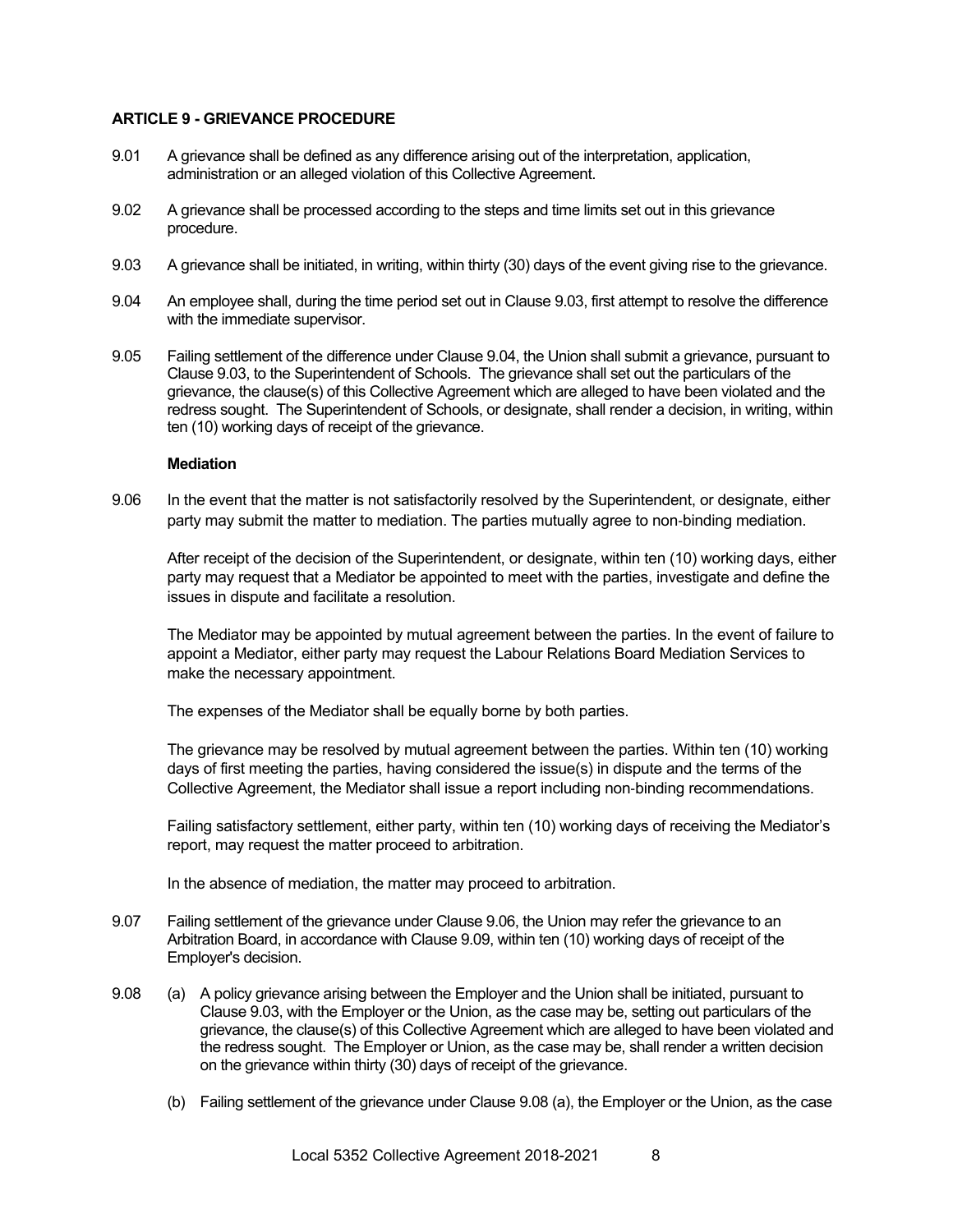may be, shall refer the written grievance to an Arbitration Board within ten (10) working days of receipt of the decision.

- 9.09 When either the Employer or the Union requests that a written grievance be submitted to an Arbitration Board, the request shall be made by registered mail addressed to the other party of this Collective Agreement indicating the name of its nominee to the Arbitration Board. Within five (5) working days thereafter, the other party shall answer by registered mail indicating the name and address of its appointee to the Arbitration Board. The two appointees shall endeavor to select a Chairperson for the Arbitration Board.
- 9.10 If the party receiving the notice fails to make an appointment or if the two (2) appointees fail to agree on a Chairperson within twenty (20) days of the appointment of the last appointee, a Chairperson shall be appointed in accordance with the *Alberta Labour Relations Code* upon the written request of either party.
- 9.11 The Arbitration Board shall determine its own procedure but shall give full opportunity to all parties to present evidence and make presentations. If either party alleges that the mandatory procedures addressed in this article have not been followed, the Arbitration Board shall find on this allegation. If the mandatory procedures have not been followed, the Arbitration Board shall have no jurisdiction.
- 9.12 The decision of the majority shall be the decision of the Arbitration Board. Where there is no majority, the decision of the Chairperson shall be final, binding and enforceable on all parties and may not be changed. The Arbitration Board shall not have the power to change this Collective Agreement or to alter, modify or amend any of its provisions.
- 9.13 Each party shall pay the fees and expenses of its own appointee, and one-half (1/2) of the fees and expenses of the Chairperson.
- 9.14 The time limits contained in the grievance procedure may be extended by the written consent of the parties.
- 9.15 All of the aforesaid time limits referred to in this grievance procedure shall be exclusive of Saturdays, Sundays and named holidays.
- 9.16 At any stage of the grievance procedure, a griever may request the assistance of an officer, steward or representative of the Union.
- 9.17 With the permission of the Employer, an officer, steward or a representative of the Union may have access to the Employer's premises in order to investigate and assist in the settlement of a grievance.
- 9.18 Reasonable time off without loss of wages shall be granted by the Employer for the griever, an officer, steward or witness(es) of the Union to meet with the Employer. This provision is not intended to cover attendance at Arbitration Board hearing(s) into the matter. In that case, reasonable time off shall be granted provided that the Union reimburses the Employer for the full cost of each individual granted time off.
- 9.19 The Employer and the Union agree that by mutual written agreement of the parties, a sole Arbitrator may be substituted for a Board of Arbitration. The appointment and jurisdiction of the Arbitrator shall conform to the provisions of this article. Each party shall pay one-half (1/2) of the fees and expenses of the Arbitrator and any costs of the place of hearing of such arbitration if and when the necessity arises.
- 9.20 In order to provide an orderly and speedy procedure for the settling of grievances, the Employer acknowledges the rights and duties of the Union grievance committee and the Union stewards. The steward may assist any employee, whom the steward represents, in preparing and processing his/her grievance in accordance with the grievance procedure. If there is any cost as a result, the Union shall reimburse the Employer the full costs.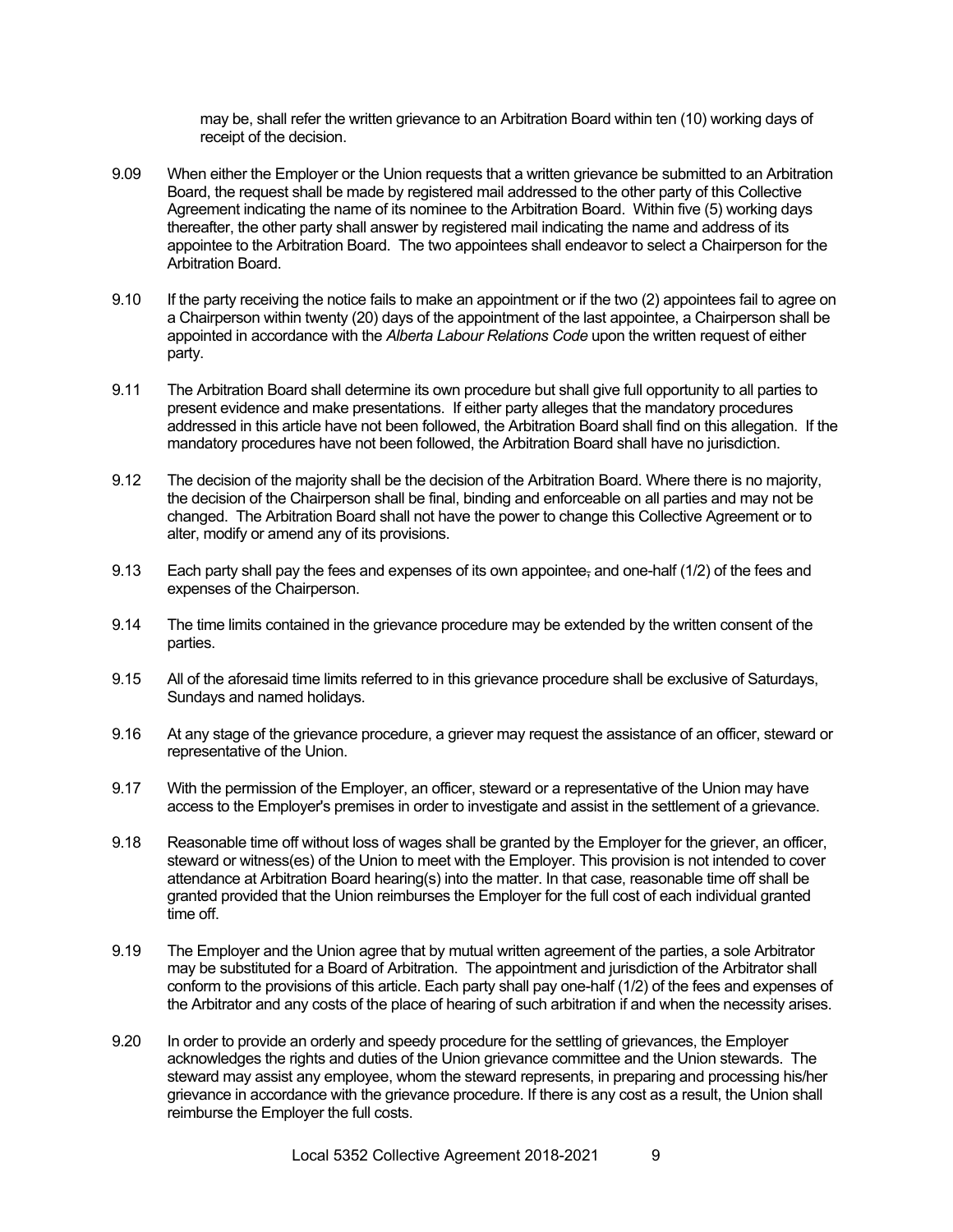#### **ARTICLE 10 - DISCIPLINE / DISCHARGE**

- 10.01 An employee, except employees who are on probation, shall have the right to proceed under the grievance procedure in matters relating to discipline, suspension and discharge.
- 10.02 In cases of discipline and discharge, the burden of proof of just cause shall rest with the Employer.
- 10.03 The Local President will be copied on all notices of discipline or discharge given to an employee.

#### **ARTICLE 11 - PROBATIONARY PERIOD**

- 11.01 Upon initial employment in a position, an employee shall serve a probationary period of six (6) months. The probationary period may be extended up to another six (6) months and the Local President shall be notified of such extension.
- 11.02 During the probationary period, an employee may be terminated at any time by the Employer without recourse to the grievance procedures under this Agreement.

#### **ARTICLE 12 – SENIORITY**

- 12.01 Seniority shall operate on a bargaining unit wide basis and shall be determined by an employee's continuous length of service in a regular position with the Employer and shall be one of the considerations for the filling of vacant or newly created positions, layoff and recall under this Collective Agreement.
- 12.02 Upon successful completion of the probation period, a regular employee shall be credited with seniority back to the commencement of the probation period. Service accumulated by a temporary employee shall also be credited to an employee's seniority.
- 12.03 Seniority shall accumulate when a regular employee is absent from work due to sickness, accident, layoff or leave of absence approved by the Employer, as specified in this Collective Agreement.
- 12.04 Seniority and employment shall be lost in the event a regular employee:
	- (a) is dismissed for just cause and is not reinstated;
	- (b) resigns in writing;
	- (c) is absent from work in excess of three (3) consecutive scheduled working days without providing prior notice or sufficient cause to the Employer;
	- (d) fails to return to work from layoff within seven (7) calendar days of being notified by the Employer, by registered mail, to do so. It shall be the responsibility of the employee to keep the Employer informed of their current address and telephone number;
	- (e) is laid off for a period longer than one (1) year;
	- (f) retires; or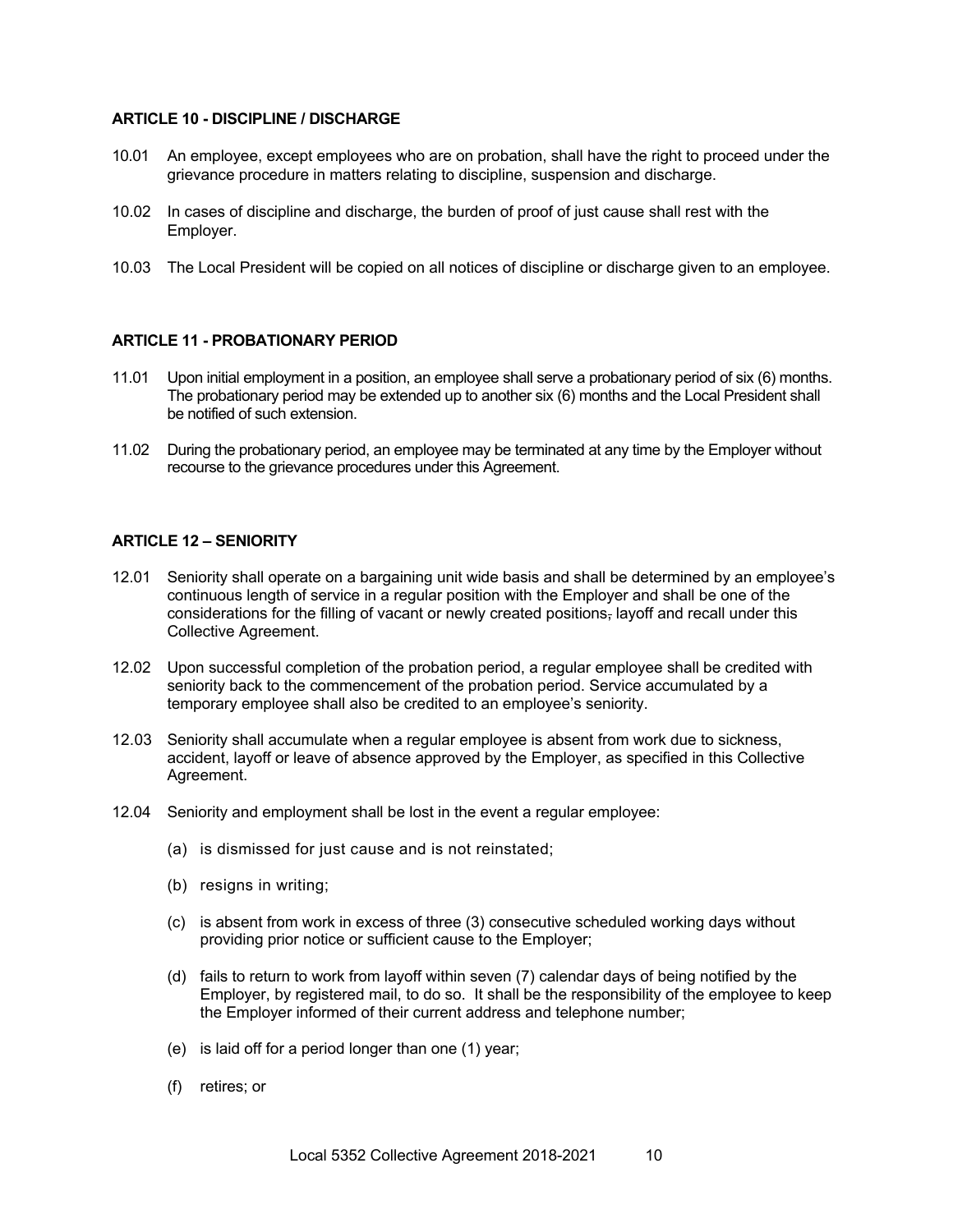- (g) fails to return to work upon expiration of a leave of absence.
- 12.05 The employee contact and seniority list shall be provided in an electronic spreadsheet to the Union at the end of May and the end of October of each year.
- 12.06 The Employer agrees to post a Union seniority list on the Local Union Board within ten (10) days of releasing the updated seniority list.

#### **ARTICLE 13 - VACANT OR NEWLY CREATED POSITIONS**

- 13.01 The Employer, through the Superintendent or designate, shall provide a written job description for each position.
- 13.02 In filling a vacant or newly created position coming within the scope of this Agreement, the knowledge, qualifications and skills required for the vacant or newly created position shall be the primary considerations. Where two (2) or more applicants are equally qualified, as determined by the Employer, to fulfill the duties of the vacant or newly created position, seniority with East Central Alberta Catholic Separate School Division shall be the determining factor.
- 13.03 Prior to advertising vacant and newly created positions in the newspapers, the Employer shall first advise employees of the competition by posting a notice containing the required qualifications on bulletin boards in each staff room for a period of five (5) full working days. The posting of notice may be waived where all employees receive written notice of the vacancy. A copy of the posted notice will be forwarded to the President of the Local.

#### **Promotions or Transfers**

- 13.04 Where a regular employee is promoted or transferred to a new classification, the regular employee shall serve a trial period of ninety (90) days worked. If the regular employee is determined to be unsuitable for the position or is unable to perform the duties of the position, the Employer shall return the employee to their former position, without loss of seniority. During the trial period, an employee may elect to revert to the employee's former position without loss of seniority, should the employee entering a trial period not have completed the probationary period, the said employee shall complete the remainder of the probation period.
- 13.05 The Employer shall notify the President of the Local of the name of the successful applicant appointed to a vacant or newly created position.

#### **New Hire Orientation**

13.06 The Employer agrees to acquaint new employees with the fact that a Union Agreement is in effect. The Employer agrees that a Local Union representative from the same site as the new employee shall be given the opportunity to meet with each newly-hired employee once during the employee's first week of employment, for the purpose of advising such employee of the existence of the Union and of their rights and obligations under the terms of this Agreement. Such meetings may take place on the Employer's premises at a time and location designated by the Employer and shall not exceed fifteen (15) minutes duration.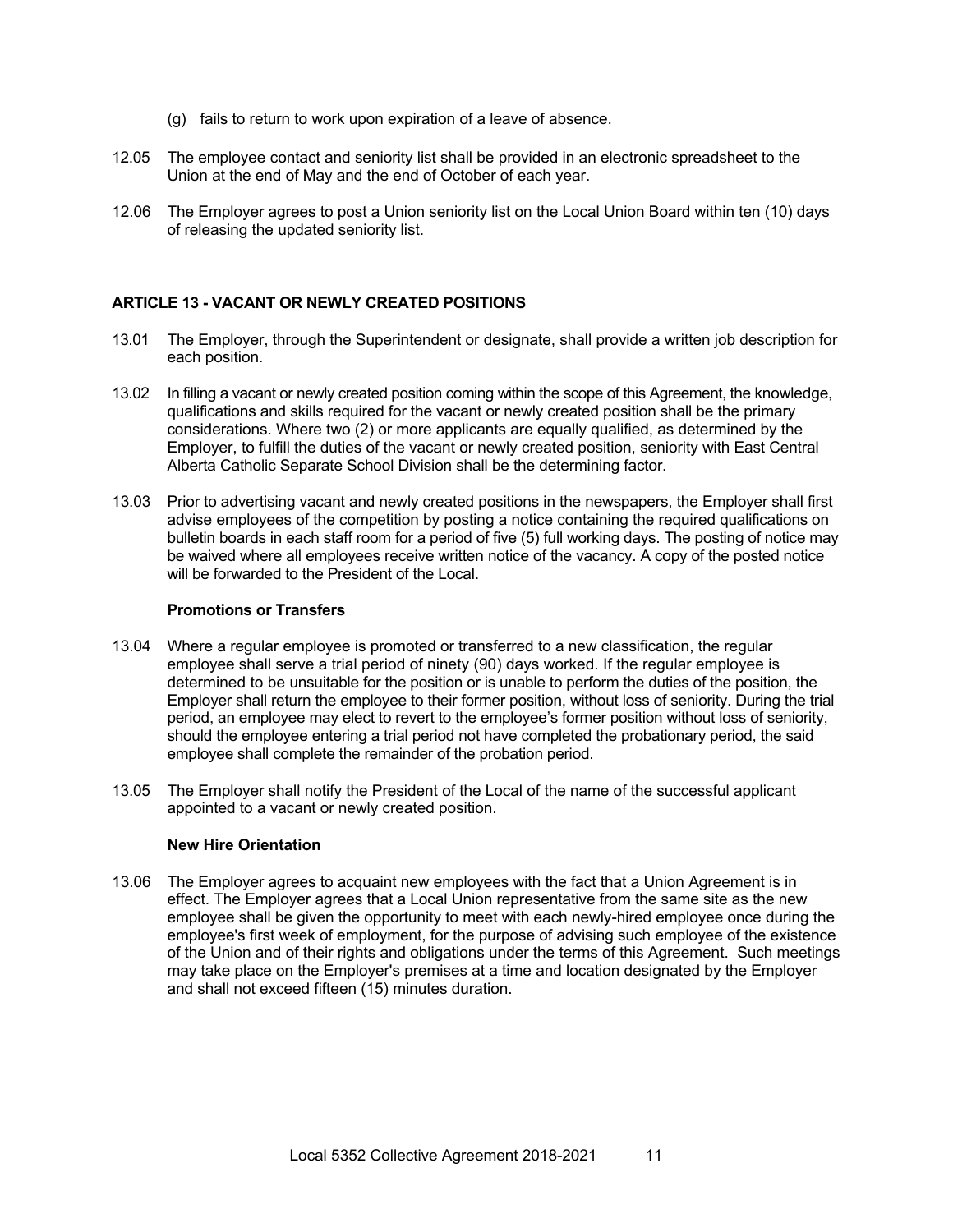#### **ARTICLE 14 - LAYOFF AND RECALL**

- 14.01 Under the provisions of this Collective Agreement, a layoff of an individual shall include the reduction of daily or biweekly hours of any full-time or part-time employee. In the event of a layoff, regular employees will be retained on the basis of seniority.
- 14.02 In the event of layoff, the Employer shall provide a regular employee with one (1) month notice of layoff.
- 14.03 A regular employee will be given first opportunity for temporary employment where there is staff reduction because of redundancy.
- 14.04 In the event of a reduction of staff, affected employees will have the right to displace the least senior employee, in the same classification, in the division for which they have the ability to perform. If the employee chooses not to displace the least senior employee, the employee shall be laid off.
- 14.05 A regular employee who is on layoff in excess of thirty (30) consecutive calendar days shall cease to accrue any benefits under the Agreement, for the entire period of absence.
- 14.06 The Local President shall be notified of layoff(s) and recall(s) as they occur.
- 14.07 Notice of layoff shall be in writing and shall be served in person. Layoff notices served in person shall be considered served effective the date of receipt by the employee. In the absence of providing notice in person, notice shall be by registered mail.
- 14.08 In the event of layoff, employees shall have the option to continue their benefit plan coverage through direct payment by the employee for the period not exceeding six (6) months, subject to the requirements of the plan. This clause shall be noted on all layoff notices to the employees. Should the benefit plan carrier not provide this option, then the employees shall not have the ability to continue with payments of premiums.

#### **Temporary Summer Layoff (Ten Month Employees)**

- 14.09 Eligible employees on temporary summer layoff with a recall date shall continue to receive health plan benefits paid by the Employer during the summer layoff period.
- 14.10 In the event a regular employee on temporary summer layoff does not return on the designated recall date, the regular employee shall be deemed to have resigned their employment.

#### **Recall**

- 14.11 Employees who have been laid off shall be recalled to work on the basis of seniority, according to classification or work, provided they have the abilities and qualifications, as determined by the Employer, to do the required work. It shall be the responsibility of the laid off employee to keep the Employer informed of their current address, email or telephone number. No new employees will be hired when qualified employees are on layoff.
- 14.12 When an employee is brought back on staff following a layoff not exceeding ninety (90) calendar days, their accumulated sick leave benefits will be reinstated.
- 14.13 A regular employee, who is laid off due to lack of work, will be placed on a recall list for a maximum of twelve (12) months until the employee is recalled to their former classification or has had the opportunity of recall to a lower classification.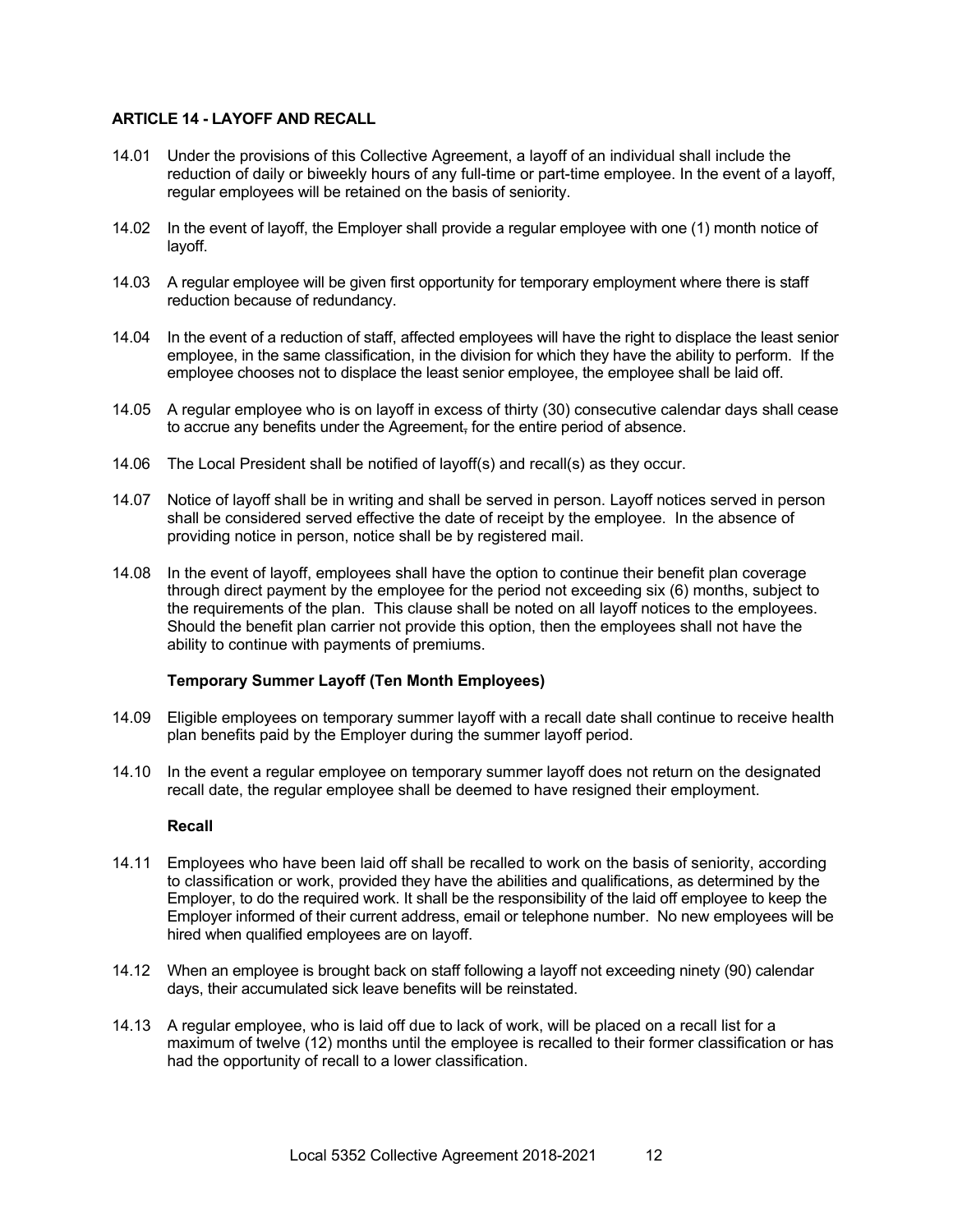#### **ARTICLE 15 - HOURS OF WORK**

#### 15.01 **Central Services / Schools**

(a) The normal hours of work for employees working in schools or central services shall not exceed eight (8) hours in a day or forty (40) hours in a week of five (5) working days, Monday to Friday. A one (1) hour unpaid meal break will be provided, except where mutually agreed between the supervisor and the employee. The unpaid meal break may be less than one (1) hour, but not less than one-half (1/2) hour.

#### 15.02 **Custodian / Technology Employees**

- (a) The normal hours of work for full-time custodian and technology employees shall be forty (40) hours in a week of five (5) consecutive days, Monday to Friday. A one (1) hour unpaid meal break will be provided, except where mutually agreed between the supervisor and the employee. The unpaid meal break may be less than one (1) hour, but not less than one-half (1/2) hour.
- (b) Custodian and technology employees shall have their normal hours of work scheduled between 5:00 a.m. and 11:00 p.m. unless otherwise mutually agreed between the Employer and the employee.
- (c) There shall be no split shifts unless mutually agreed with the Union.
- 15.03 An employee shall be permitted a rest period of fifteen (15) consecutive minutes in both the first and second half of each workday.
- 15.04 An employee shall be paid a minimum of three (3) hours at their regular rate of pay for each regular shift worked.
- 15.05 Twelve (12) month employees may request changes from the normal hours of work during the months of July and August provided the arrangements can be mutually agreed upon with the Employer.
- 15.06 (a) As fiscal, organizational and conditional changes warrant, the Employer may change the normal hours of work and work schedules for any job classifications in this Collective Agreement.
	- (b) Where the normal hours of work and/or work schedule for a regular employee is to be changed, the Employer shall discuss the change with the affected regular employee and the Union. It shall be the prerogative of the Employer, upon twenty (20) calendar days' notice to the Union, to implement the change to the regular employee's normal hours of work and/or work schedule.
	- (c) Staff meetings shall take place within normal hours of work. When mandatory staff meetings take place outside normal hours of work, employees shall be entitled to pay, including overtime pay.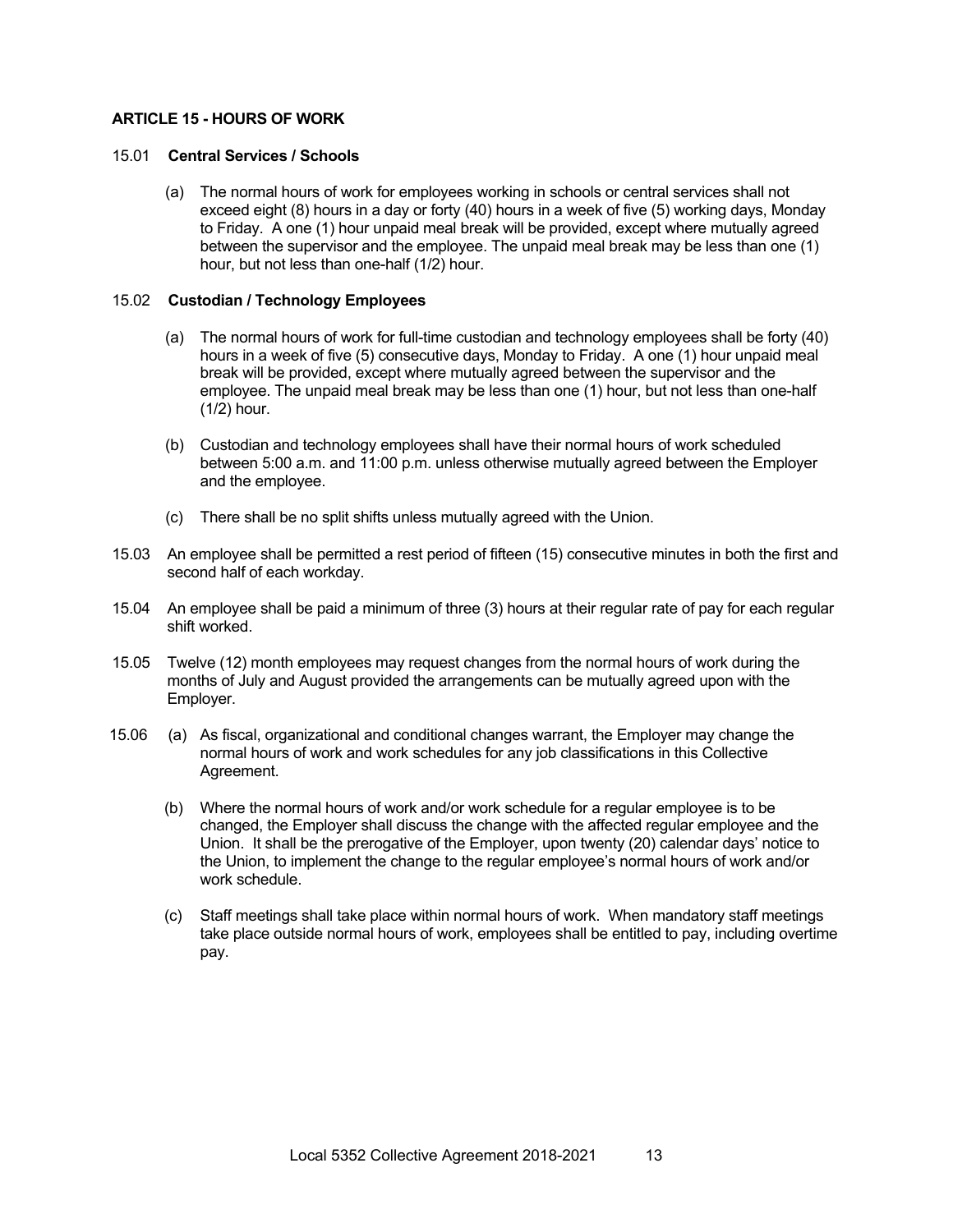#### **ARTICLE 16 – OVERTIME**

- 16.01 All overtime must be pre-authorized by the Employer and applies to the time worked by an employee in excess of eight (8) hours per day and/or forty (40) hours per week.
- 16.02 All overtime work authorized by the Employer shall be paid for at the rate of one and one-half (1 & 1/2) times the employee's regular rate of pay.
- 16.03 Notwithstanding Clause 16.01, a regular employee who is called back to work after completing a regular shift shall be paid for a minimum of three (3) hours.
- 16.04 If mutually agreed between the employee and the Employer, time off with pay at the applicable overtime rate may be granted in lieu of overtime pay. Banked overtime must be provided, taken, and paid to the employee within three (3) months of the end of the pay period in which it was earned; unless mutually agreed upon between the employee and the Employer. Time off not taken by the last day of June in any given year shall be paid out to the employee.

#### **ARTICLE 17 - RECOGNIZED HOLIDAYS**

17.01 The Employer recognizes the following as paid holidays for regular full-time and part-time employees even if holidays fall on a regular day off.

| New Year's Day | Labour Day        |
|----------------|-------------------|
| Family Day     | Thanksgiving Day  |
| Good Friday    | Remembrance Day   |
| Easter Monday  | Christmas Day     |
| Victoria Day   | <b>Boxing Day</b> |
| Canada Day     |                   |

Any other day proclaimed as a holiday by the Dominion, Provincial, or Municipal Government.

- 17.02 To be eligible for a recognized holiday, a regular or probationary employee shall not be absent from work on the last working day prior to or the first working day following the recognized holiday, unless the absence is authorized by the Employer.
- 17.03 A regular or probationary employee who is authorized by the Employer to work on a recognized holiday shall be paid at the rate of two (2X) times the regular rate of pay for those hours worked on the recognized holiday.
- 17.04 Part-time employees shall receive statutory pay on a pro-rated basis.
- 17.05 When a named holiday falls during the employee's annual vacation, such holiday may, by mutual agreement, be added to the vacation period or another day off in-lieu shall be mutually agreed upon by both parties.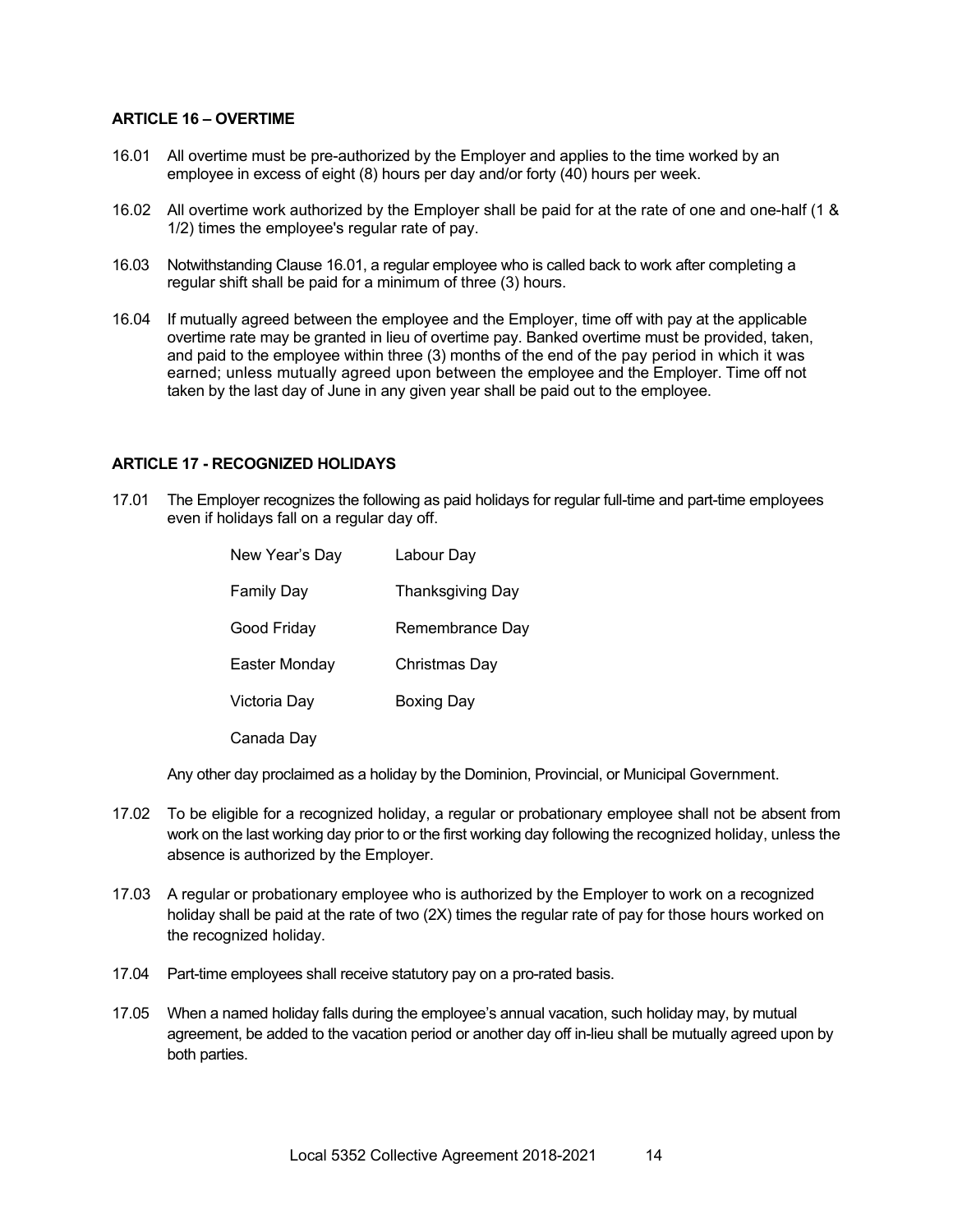#### **ARTICLE 18 – ANNUAL VACATION**

18.01 Annual vacation is defined as follows:

#### **Twelve (12) Month Employees**

A twelve (12) month employee shall be entitled to the following vacation entitlements and it is understood that these entitlements cannot be used before they are earned:

- (a) For less than one (1) year of service, the employee shall earn one and one-quarter (1 & 1/4) days for each full month of employment;
- (b) Upon completion of one (1) or more years of service, the employee shall have access to three (3) weeks holiday with regular pay per annum which is earned at a rate of one and one-quarter (1 & 1/4) days for each full month of employment;
- (c) Upon completion of six (6) or more years of service, the employee shall have access to four (4) weeks holiday with regular pay per annum which is earned at a rate of one and two-thirds (1 & 2/3) days for each full month of employment;
- (d) Upon completion of thirteen (13) or more years of service, the employee shall have access to five (5) weeks holiday with regular pay per annum which is earned at a rate of two and onetwelfth (2 & 1/12) days for each full month of employment; and
- (e) Upon completion of nineteen (19) or more years of service, the employee shall have access to six (6) weeks holiday with regular pay per annum which is earned at a rate of two and one-half (2 & 1/2) days for each full month of employment.

#### **Ten (10) Month Employees**

In lieu of annual vacation, ten (10) month employees shall receive the following vacation payments:

- (f) For less than one (1) year of service, the employee shall earn six (6%) percent vacation pay per annum;
- (g) Upon completion of one (1) or more years of service, the employee shall earn six (6%) percent vacation pay per annum;
- (h) Upon completion of six (6) or more years of service, the employee shall earn eight (8%) percent vacation pay per annum;
- (i) Upon completion of thirteen (13) or more years of service, the employee shall earn ten (10%) percent vacation pay per annum; and
- (j) Upon completion of nineteen (19) or more years of service, the employee shall earn twelve (12%) percent vacation pay per annum.
- 18.02 No vacation time shall be carried from one vacation year to the next vacation year, unless the number of days to be carried over are mutually agreed to before the end of August, in writing, in advance, by the Employer and shall not be more than ten (10) days. If unable to take vacation, unused vacation shall be paid out at fiscal year-end.
- 18.03 If a recognized holiday under Article 17 falls on, or is observed during, a regular twelve (12) month employee's scheduled vacation period, that day shall be treated as a recognized holiday, and no deduction will be made from the regular employee's vacation time.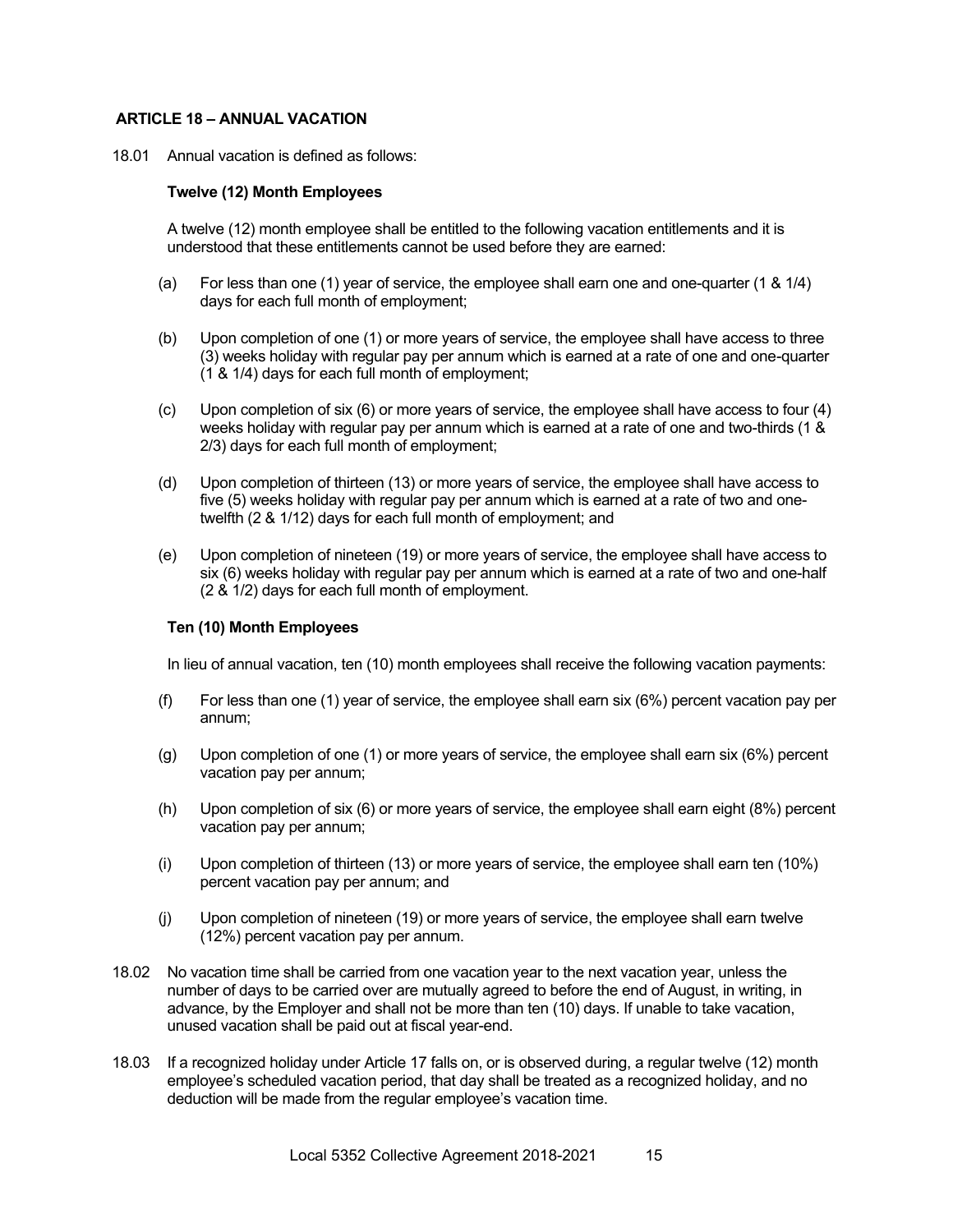18.04 The Employer shall attempt to accommodate vacation requests subject to operational requirements.

#### **Vacation Pay on Termination**

18.05 An employee terminating employment at any time in their vacation year before the employee has had their vacation shall be entitled to a proportionate payment of salary or wages in lieu of such vacation.

#### **Illness During Vacation**

18.06 Sick leave may be substituted for vacation where it can be established to the satisfaction of the Employer by the employee that an illness or accident occurred while on vacation.

It is understood that the Employer shall reschedule vacation for an employee whose vacation would be interrupted by a serious illness occurring immediately prior to the scheduled vacation.

#### **ARTICLE 19 – REPLACEMENT OF EMPLOYEES**

- 19.01 Casual employees replacing a regular or a temporary employee shall be paid as per the lowest level of the salary grid for the classification that they are replacing.
- 19.02 An employee who is assigned to replace another employee in a higher paid classification for a period of ten (10) consecutive working days or more shall be paid at the same level in the higher classification in which the employee is relieving, retroactive to the first replacement day worked.
- 19.03 When an employee is required to temporarily perform the duties of a lower paid classification, their basic rate of pay will not be changed.

#### **ARTICLE 20 - SICK LEAVE / FAMILY MEDICAL LEAVE / PERSONAL LEAVE PROVISIONS**

- 20.01 Sick leave, with pay, shall be granted to regular and temporary employees for the purpose of obtaining necessary medical or dental treatment or because of accident, sickness or disability in accordance with the following schedule:
	- (a) Commencing the first working day, sick leave for a full-time employee shall be earned and computed at the rate of two (2) working days for each full working month to a maximum of one hundred (100) working days.
	- (b) Part-time employees shall earn sick leave on a pro-rata basis.
	- (c) An employee shall only be able to use sick leave credits up to the accumulated sick leave credits they have banked.
	- (d) An employee who is absent from school duties to obtain necessary medical or dental treatment or because of accident or sickness for a period of three (3) consecutive days or less may be required to present to the Employer a signed statement giving the reason for such absence upon return to regular duties. An employee who is absent from school duties to obtain necessary medical or dental treatment, or because of accident, disability or sickness for a period of more than three (3) consecutive days shall be required to present to the Employer a medical certificate within fourteen (14) days after resuming duties.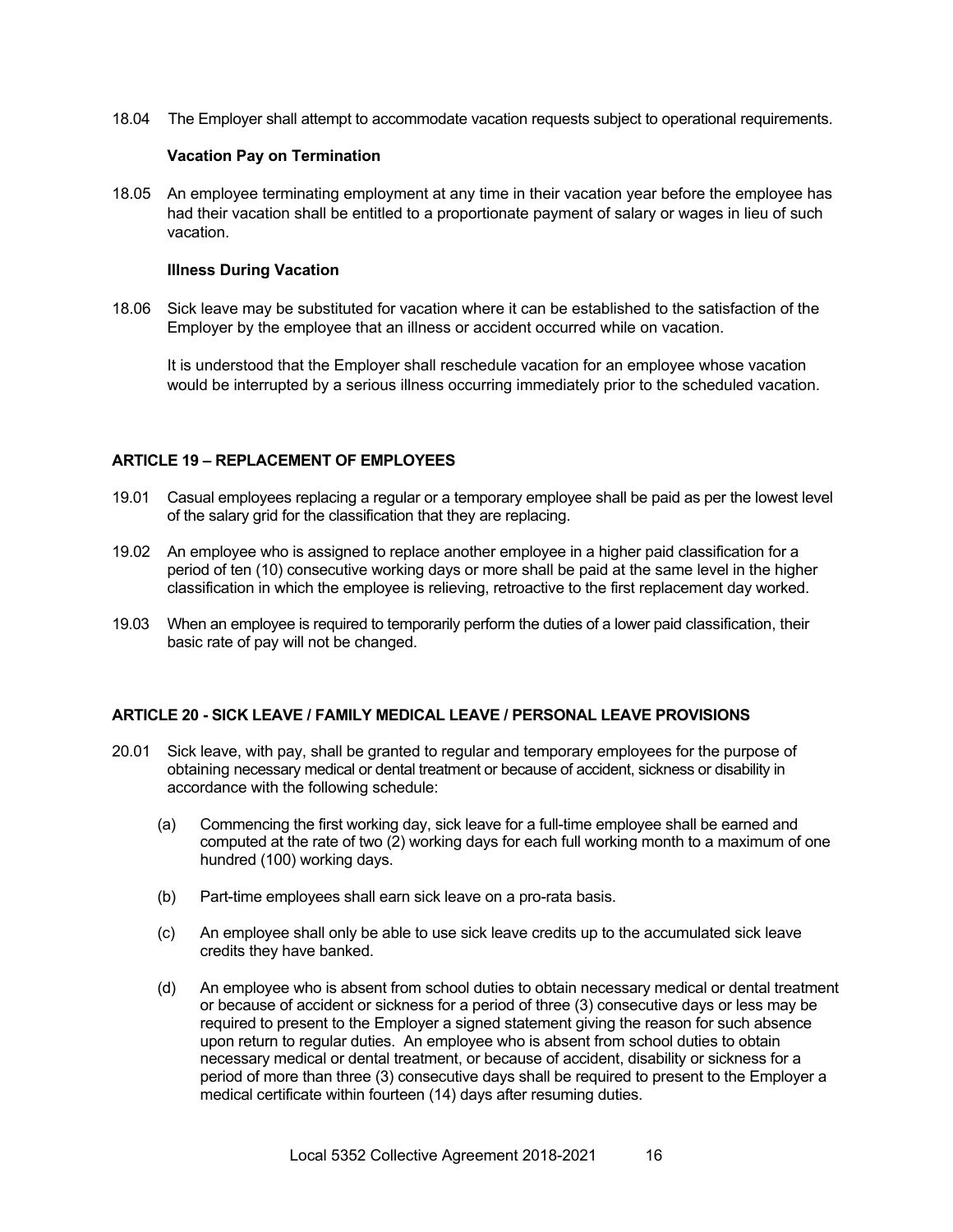#### 20.02 **Eligibility for Extended Disability Benefits**

For the purpose of this article, "Eligibility for EDB" means the employee must be employed at least one (1) year, must have Extended Disability coverage with ASEBP and a doctor's written recommendation that the illness will exceed the ninety (90) calendar day elimination period.

- (a) After ninety (90) calendar days of continuous absence due to disability, the employee may be approved for extended disability benefits by the benefits provider.
- (b) An employee who has extended disability coverage and meets the eligibility requirements above, who has exhausted their sick leave bank prior to reaching the maximum of ninety (90) calendar days required for eligibility for EDB, shall have the difference topped up by the Employer.
- (c) Should extended disability reoccur as per Clause 20.02, employees may be placed back on extended disability benefits in accordance with ASEBP policy.
- 20.03 Where an employee has suffered an illness and/or has been paid under the provisions of the EDB, the employee will be required to provide a Certificate of Wellness to the Employer prior to returning to work. Upon their return to regular duty, they shall be entitled to accumulate sick leave under the provision of Clause 20.01 (a).
- 20.04 The cost of all medical certificates requested or required by the Employer shall be paid by the Employer.
- 20.05 When an employee leaves the employ of the Employer, all accumulated sick leave shall be cancelled and not paid out.

#### **Family Medical Leave**

20.06 A regular or temporary employee is entitled to a maximum of four (4) days of leave during a school year to attend to the medical needs of an employee's parent, child or spouse. Such leave shall be at full pay and benefits and be taken from the employee's sick leave entitlement.

Part-time employees are entitled to this leave on a pro-rata basis.

#### **Personal Leave**

20.07 (a) Effective on the date of ratification, the Employer agrees to grant one (1) personal leave day to employees. Commencing in the 2020-2021 school year, the Employer agrees to grant two (2) personal leave days.

Part-time employees are entitled to this leave on a pro-rata basis.

(b) If the Principal deems a replacement employee is required for the employee, the school will pay for the replacement employee.

#### **ARTICLE 21- LEAVES OF ABSENCE**

21.01 A regular employee shall be granted leave, without loss of wages, to a maximum of five (5) regular scheduled consecutive workdays in the event of the death of a spouse, child, parent of employee or spouse, brother, sister, or a relative who is a member of the employee's household.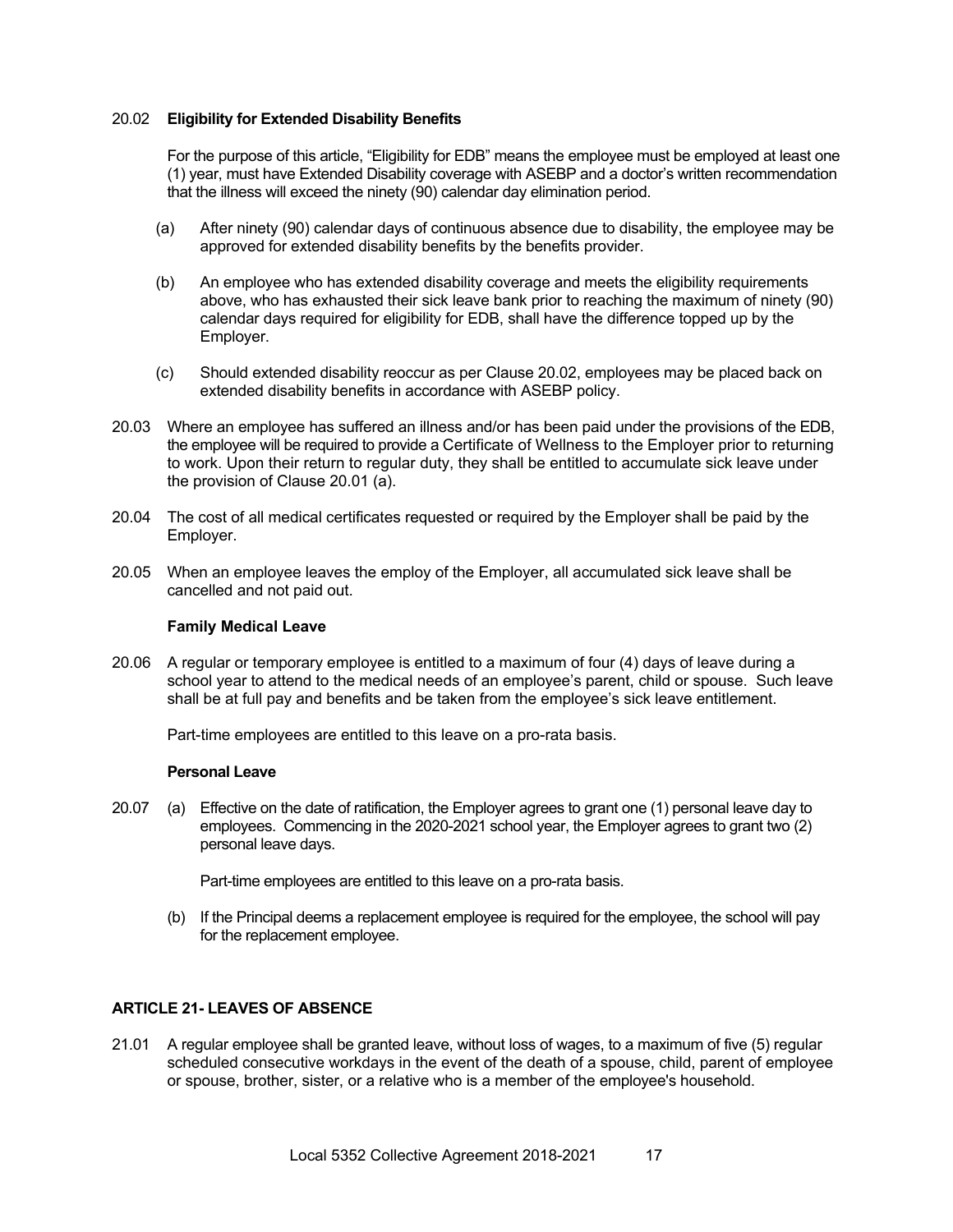- 21.02 A regular employee shall be granted leave, without loss of wages, to a maximum of three (3) regular scheduled consecutive workdays in the event of the death of a grandparent of employee or grandparent of spouse, grandchild, sister-in-law, brother-in-law, daughter-in-law and son-in-law.
- 21.03 In the event of a death of another relative or close friend of a regular employee, the Employer shall grant one (1) working day off, with pay, to attend the memorial or funeral services or to act as a Pallbearer.
- 21.04 Special requests for additional days of bereavement in the death of a spouse or child or for special circumstances may be approved by the Employer.

#### **Maternity / Parental and Adoption**

- 21.05 (a) As referenced in the *Employment Standards Code*, leave of absence, without pay or benefits, shall be granted upon four (4) weeks written notice, where possible, to an employee who is pregnant or who will be the primary caregiver of a natural or adopted child of that employee who has been employed by the Employer for a least ninety (90) days. Such leave shall be for a definite period not to exceed sixteen (16) consecutive weeks for maternity leave, sixty-two (62) consecutive weeks for parental (birth or adoption) leave.
	- (b) The regular employee shall obtain and submit a certificate from a physician certifying her pregnancy and approximate day of confinement. The date of the beginning and termination of leave shall be mutually agreed. Where there is not mutual agreement, or subsequent extraordinary circumstances occur, the Employer shall determine the dates of such leave on the recommendation of the physician.
	- (c) The Employer shall advise each employee to apply for extended disability benefits at least thirty (30) days in advance of her expected eligibility for such benefit. After ninety (90) consecutive calendar days of disability, the employee shall apply for extended disability benefits and no further salary shall be payable.
	- (d) The health related portion of the employee's maternity leave shall be as determined by medical documentation. The Employer agrees to top up the EI benefits received by the employee to an amount equal to ninety-five percent (95%) of the employee's normal weekly earnings, during the health related portion of the leave, falling within the sixteen (16) weeks. The Employer agrees that, as part of the topping up process, it will pay for the one (1) week EI waiting period, provided that the employee does not receive any EI benefits for that period and has applied for EI as per Clause 21.05(d). The provisions of the sick leave article shall not apply in the case of maternity leave. The Employer shall pay its portion of each employee's benefit plan premiums during the health related portion of her maternity leave to a maximum of sixteen (16) weeks. The remainder of the maternity leave not covered by the health related portion shall be without pay and benefits.
	- (e) The regular employee returning to work after maternity, parental or adoption leave shall provide the Employer with at least four (4) weeks prior notice, in writing. On return from maternity leave the regular employee shall resume her former position or a comparable position in the same classification.
	- (f) Parental leave shall be granted to qualifying employees in accordance with the *Employment Standards Code*, the total of Maternity and Parental Leave shall not exceed seventy-eight (78) weeks. Should two employees be entitled to share a parental leave, only one of them may be absent from work at one time, except by permission of the Employer.
- 21.06 Leave of absence, without loss of salary, shall be granted to full-time, part-time and temporary employees: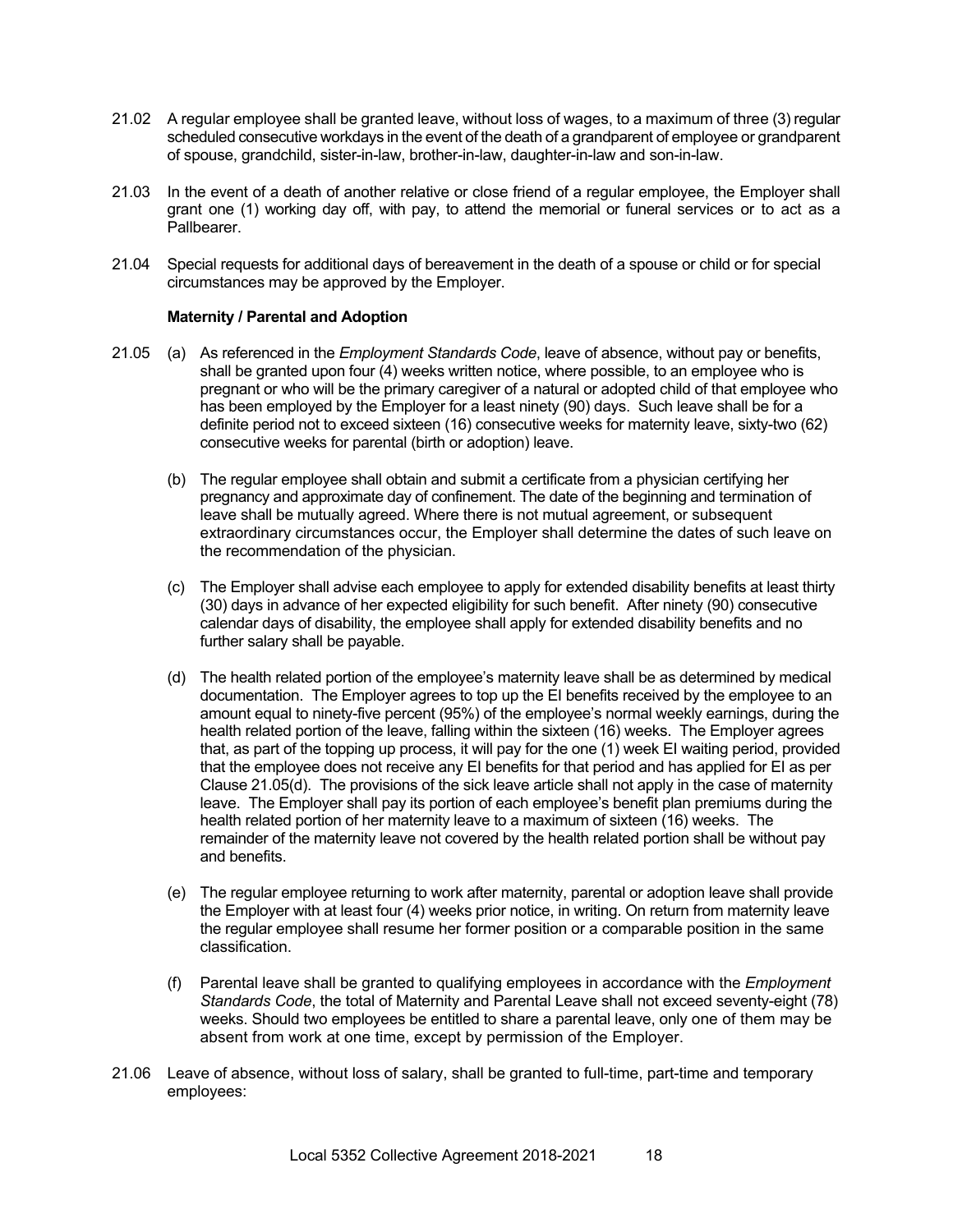- (a) for jury duty or any subpoena related thereto; or
- (b) for time spent by an employee required to serve as a court witness, for the Employer and at the request of the Employer, in a matter arising out of their employment shall be considered as time worked and shall be paid at the appropriate rate of pay.
- (c) to answer a subpoena to attend as a witness in any proceeding, except against the employee or an employee's defense against the Employer, authorized by law to compel the attendance of witnesses, provided that the employee remits to the Employer any witness fee or jury stipend (excluding allowances and/or expenses) set up by the court or other body.
- (d) Subject to the Employer's discretion, when a regular employee, who, despite reasonable effort, is unable to travel to work from their usual place of residence because of inclement weather, impassable road conditions, or the failure of transportation facilities, other than the employee's own, shall be entitled to full salary and benefits for the period of absence.
- 21.07 The Employer agrees to grant a leave of absence, with pay, for the following incidents and for the following maximum annual days for each incident, provided the full-time and part-time employee is required to attend to the incident during their normal hours of work:

#### **INCIDENT DAYS ANNUAL MAXIMUM**

- (a) To write an examination to upgrade not more than their employment qualifications for work one (1) day
- (b) To attend to the serious illness, accidents or not more than disability of a spouse, child, parent of employee five (5) days) annually or parent of spouse, brother, sister or a relative who is a member of the employee's household

Part-time employees are entitled to these benefits on a pro-rata basis.

- 21.08 A regular employee may make an application to the Employer for a leave of absence, with or without pay. Such application shall be in writing stating the reason(s) necessitating the leave.
	- (a) When an employee is given a leave of absence greater than thirty (30) days without pay for any reason, (except pregnancy and parental leave) or is laid off on account of lack of work and returns to work upon expiration of such leave of absence, etc., they shall not receive sick leave credit for the period of such absence, but shall retain their cumulative credit, if any, existing at the time of such leave or layoff.
	- (b) A regular employee who is absent on authorized leave without pay under this article, in excess of thirty (30) consecutive calendar days, shall cease to accrue any benefits under this Collective Agreement for the entire period of absence.
	- (c) Under the *Employment Standards Code* or any changes thereto, eligible employees are entitled to a number of unpaid Job Protected Leaves as follows:

Compassionate Care Leave

Domestic Violence Leave

Critical Illness Leave

Death or Disappearance of Child Leave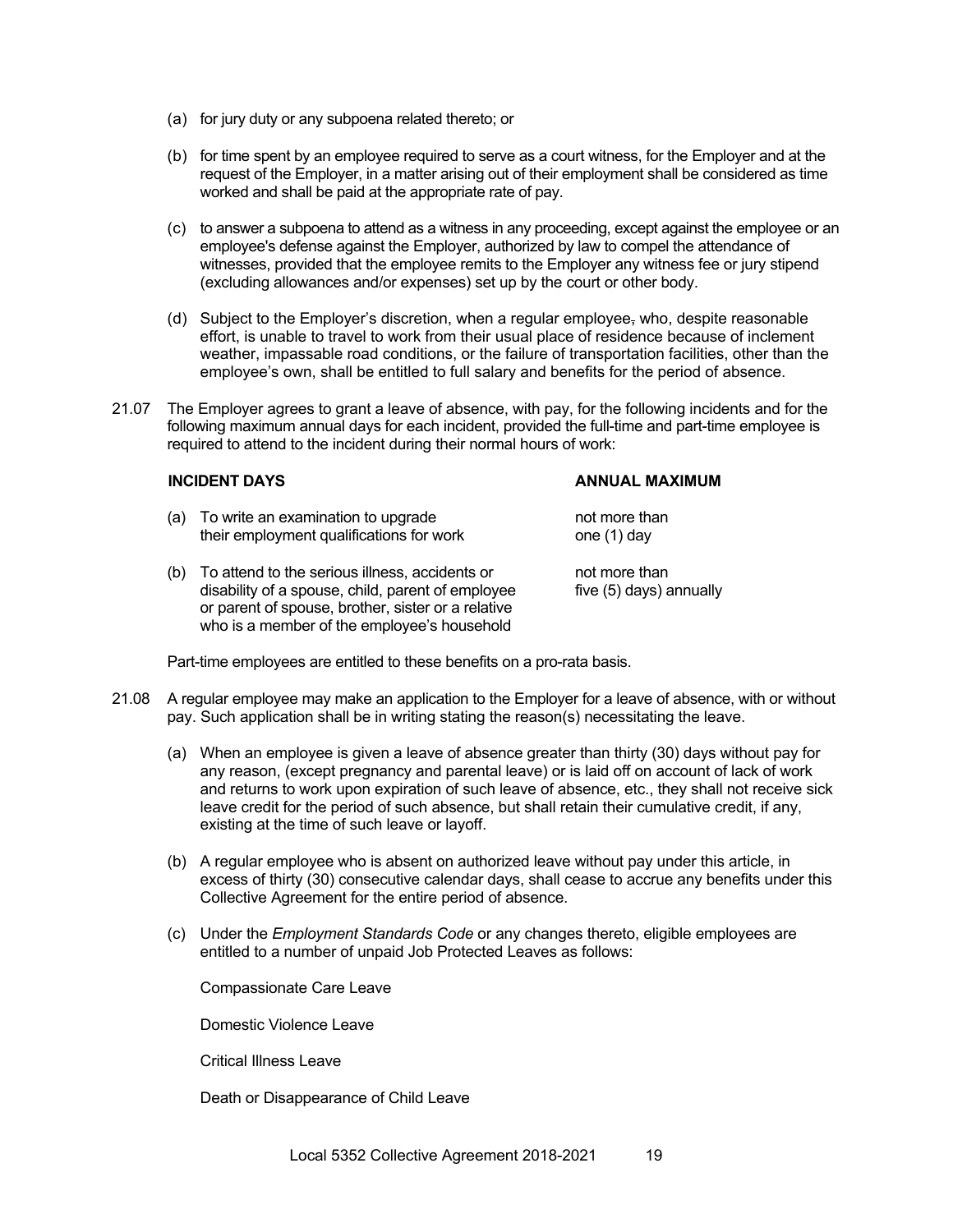Reservist Leave

Personal and Family Responsibility Leave

Leave for Citizenship Ceremony

21.09 The Employer may require written verification for any leave of absence under this article.

#### **Union Leaves**

- 21.10 Leave of absence shall be granted to an employee, upon written request to the Employer, to attend the union convention as an elected or appointed representative, or to attend executive and committee meetings of CUPE or any affiliated organization. The employee shall continue to receive their regular wages and benefits from the Employer who will then invoice the Union for the full cost of wages and benefits attributed to each leave.
- 21.11 Where the Employer approves a leave of absence for an employee to represent the Union or to fill a full-time position with the Union, such leave of absence shall be without pay and without benefits and such leave shall be renewable on a year by year basis. Provided the employee remains eligible to remain on the Employer's health plans, the Employer agrees to continue health plan benefit contributions on behalf of the employee provided the employee reimburses the Employer for the full contributions made on behalf of the employee.
- 21.12 Where employees are required by the Employer to take courses to upgrade or acquire new employment qualifications, the Employer shall pay the full cost associated with the courses including travel time, mileage and meals, where eligible.

#### **ARTICLE 22 - PAYMENT OF WAGES**

- 22.01 The Employer agrees to pay wages to twelve (12) month employees in twelve (12) payments, in accordance with the hourly wage schedule. The Employer agrees to provide each employee with a digital itemized statement of their wages, overtime and deductions with each payroll deposit.
- 22.02 The Employer agrees to pay wages to employees based on an annualized salary sheet in accordance with the hourly wage schedule. Regular employees will have the option to defer 16.67% of their monthly salary to be paid out in the months of July and August. Employees will also have the option to opt-out of deferral with the understanding that once the opt-out option has been taken by an employee they may not opt back into the program until September of the next school year.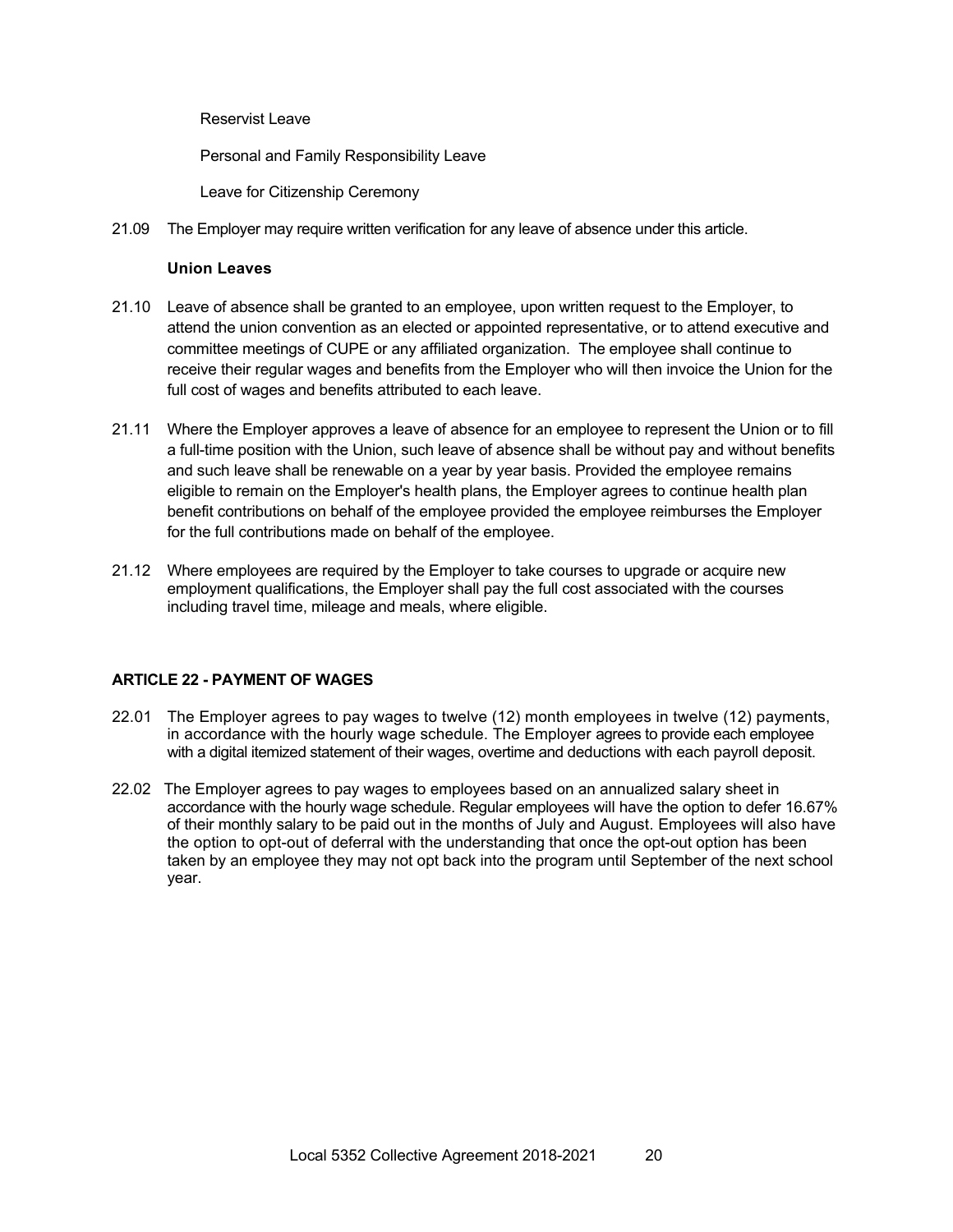#### 22.03 **Salary Grid**

| <b>Classification</b>                                | Level 1 | Level 2 | Level 3 | Level 4 | Level 5 |
|------------------------------------------------------|---------|---------|---------|---------|---------|
|                                                      |         |         |         |         |         |
| Technician                                           | 23.18   | 24.36   | 25.58   | 26.85   | 28.19   |
| <b>Administrative Assistant 2/</b><br>Office Clerk 2 | 20.76   | 21.92   | 23.14   | 24.32   | 25.58   |
| Administrative Assistant 1/<br>Office Clerk 1        | 18.28   | 19.45   | 20.66   | 21.93   | 23.33   |
| Learning Commons Facilitator                         | 17.00   | 18.07   | 19.22   | 20.42   | 21.72   |
| <b>Educational Assistant 2</b>                       | 16.62   | 17.69   | 18.77   | 19.94   | 21.12   |
| <b>Educational Assistant 1</b>                       | 15.41   | 16.39   | 17.40   | 18.47   | 19.67   |
| Custodian                                            | 16.88   | 17.93   | 19.05   | 20.23   | 21.51   |
| Learning Commons Assistant                           | 15.00   | 15.61   | 16.62   | 17.66   | 18.76   |
| <b>Clerical Assistant</b>                            | 15.00   | 15.61   | 16.62   | 17.66   | 18.76   |
| Dietary Aide                                         | 15.41   | 16.39   | 17.40   | 18.47   | 19.67   |

- 22.04 Employees shall receive pay step advancements on the first of the month following the completion of 1820 hours worked at each step of the pay range to which the employee has been allocated.
- 22.05 The Employer shall place new employees on the grid based on their qualifications and experience.

#### **ARTICLE 23 - JOB CLASSIFICATION / DESCRIPTION**

- 23.01 The Employer shall provide the Union and the employee a copy of the job description.
- 23.02 Should the Employer introduce a new classification:
	- (a) the pay for the new classification shall be established by the Employer;
	- (b) the Employer shall notify the Union of the pay for the new classification;
	- (c) in the event that the pay for the new classification is not acceptable to the Union, the Union shall, within thirty (30) calendar days from the date they received notification, notify the Employer that they want to negotiate the pay for the new classification;
	- (d) the Employer and the Union shall meet to negotiate the pay for the classification;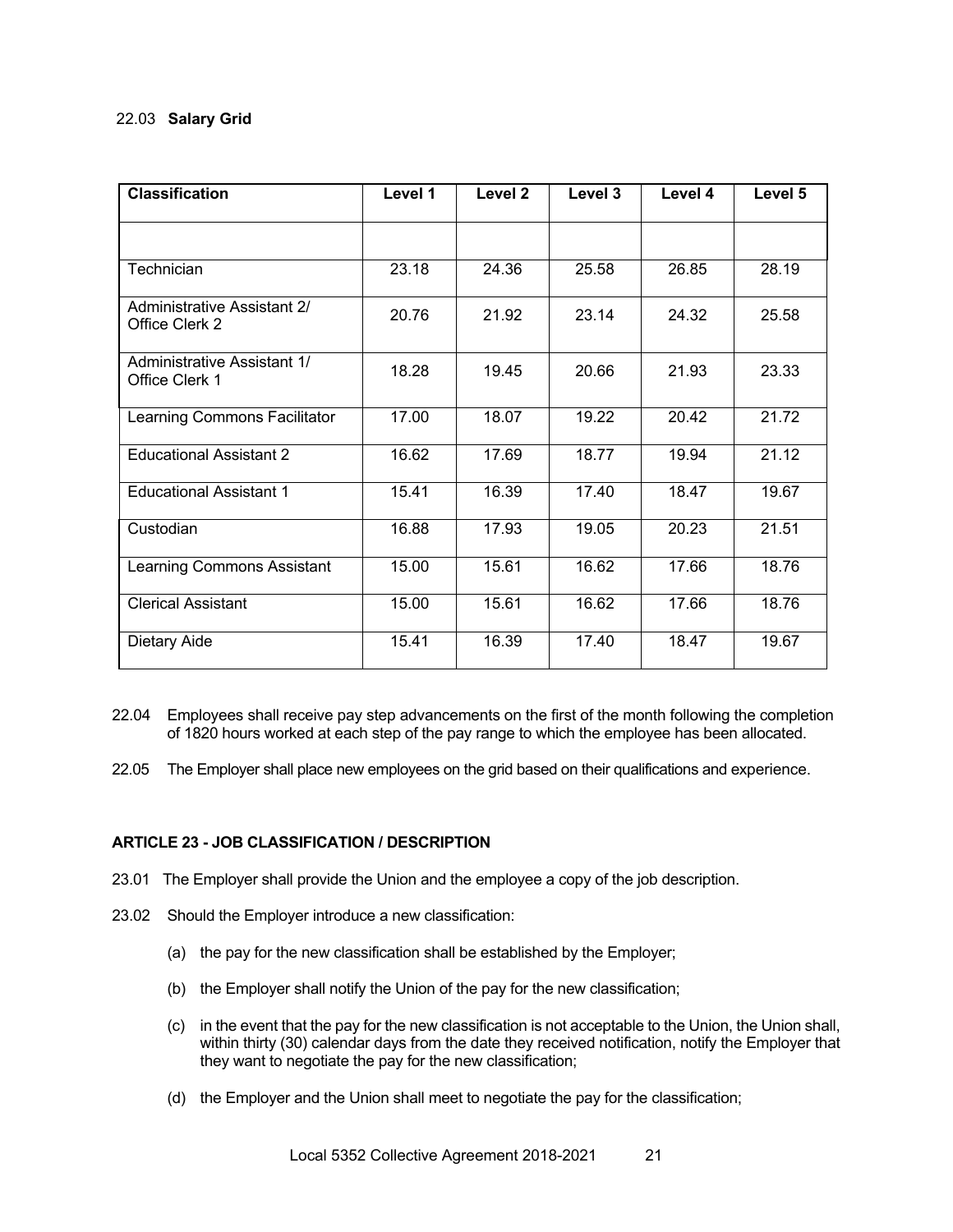(e) if a satisfactory conclusion to such negotiations is not reached within sixty (60) calendar days from the date the Union received the notification, the Union shall have an additional fourteen (14) calendar days to refer, in writing, the pay for the new classification to mediation and or arbitration in accordance with Article 9.

#### **ARTICLE 24 - HEALTH PLAN BENEFITS**

- 24.01 Subject to the provisions of the master policies, and upon completion of the probationary period, not including any extensions, all eligible employees as a condition of employment shall be enrolled in the plans outlined in Article 24.02. Employees are required to complete all required documents signed and delivered to the Human Resources department within fifteen (15) working days of receipt. Employees who commence employment with the Employer between the first  $(1<sup>st</sup>)$  of the month and the fifteenth ( $15<sup>th</sup>$ ) of the month shall commence on the plans effective the first day of the month. Employees who commence employment with the Employer between the sixteenth (16<sup>th</sup>) and the end of the month shall commence on the plans the first day of the month following:
- 24.02 (a) ASEBP Extended Disability— Plan D1
	- (b) ASEBP Life and Accidental Dismemberment—Plan 2A
	- (c) ASEBP Dental Plan—Plan 3C
	- (d) ASEBP Extended Health Care—Plan 1
	- (e) ASEBP Vision Plan—Plan 3
	- (f) Alberta Health Care (if applicable)
- 24.03 All full-time employees, subject to the acceptance of the provider, shall be entitled to have one hundred (100%) percent of benefit premiums paid by the Employer.
- 24.04 An eligible part-time employee shall receive those benefits on a pro-rata basis of their part-time hours worked to the position full-time equivalent hours of work.

If part-time employees wish to have these benefits they must request them from the Employer.

During July and August, the Employer shall continue to pay its portion of premiums for all employee benefit plans, except in the case of layoff which is outlined in Article 14.08. In the event that an employee is not recalled in September, benefits continuation shall cease.

#### **Change of Carriers**

- 24.05 It is understood that the Employer may, at any time, substitute another carrier for any plan provided the benefits and qualifiers for coverage remain the same. Before making such a substitution, the Employer shall notify the Union.
- 24.06 The Employer will maintain a Health Spending Account (HSA) that adheres to Canada Revenue Agency (CRA) requirements. Effective September 2020, the Employer agrees to increase the HSA for each employee, to four hundred and fifty (\$450.00) dollars allotted on an annual basis, prorated to an employee's FTE. Should an employee commence employment during the school year after September 1<sup>st</sup>, their contribution will be pro-rated to the balance of the year. The unused balance will be carried forward to the extent permitted by the CRA. Notwithstanding, no HSA credits will be contributed for employees who are in receipt of extended disability benefits (EDB), in receipt of a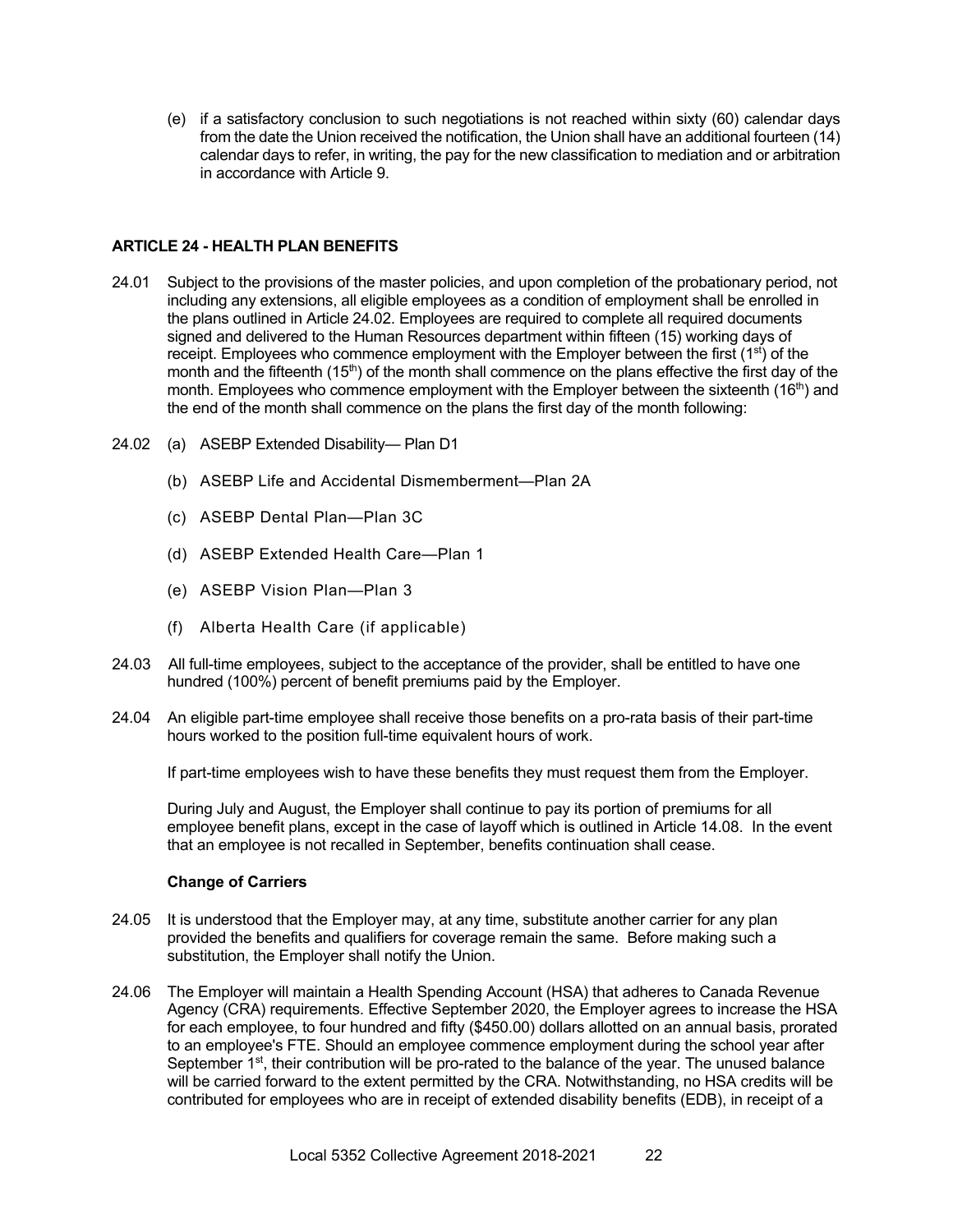pension under the Local Authority Pension Plan or on leaves of absence of thirty (30) days duration or more. Employees leaving the employ of the Employer, for any reason, will forfeit any remaining balance.

#### **ARTICLE 25 - GENERAL**

#### **Resignation**

25.01 An employee shall provide one (1) month written notice of resignation to the Employer.

#### **Bulletin Boards**

25.02 The Employer shall provide bulletin boards which shall be placed so that all employees shall have access and upon which the Union shall have the right to post notices of regular meetings, special meetings, seminars or union activities.

#### **Copies of Collective Agreement**

25.03 Electronic copies of the Agreement will be provided to the employees.

#### **Gender Neutral**

25.04 The Union and the Employer agree to use gender neutral language throughout the Collective Agreement

#### **Mileage Reimbursement**

25.05 When a regular employee is required to use their private automobile to travel on school business, the employee shall be reimbursed mileage expenses as set by the Employer's administrative procedure.

#### **Workers Compensation**

25.06 Eligible employees shall be covered by the Workers Compensation Act.

An employee who is prevented from performing regular duties as a result of an injury sustained in the performance of duties with the Employer and is eligible to receive Worker's Compensation, shall be paid regular wages during the period the employee is required to remain off work provided the employee assigns over to the Employer any eligible Worker's Compensation Board payments.

25.07 The employees listed in Appendix "A" shall be entitled, upon retirement, to those amounts listed.

#### **Local Authorities Pension Plan (LAPP)**

25.08 All employees who meet the eligibility requirements of the Local Authorities Pension Plan (LAPP) shall be entitled to participate in the plan, or any successor plan, in accordance with the terms and conditions of the Local Authorities Pension Plan or the terms and conditions of the successor plan. Employees who are not full-time but who work more than fifteen (15) hours per week, but less than thirty (30) hours per week, shall also be eligible to participate. Employees are responsible to inform the Employer that they intend to participate.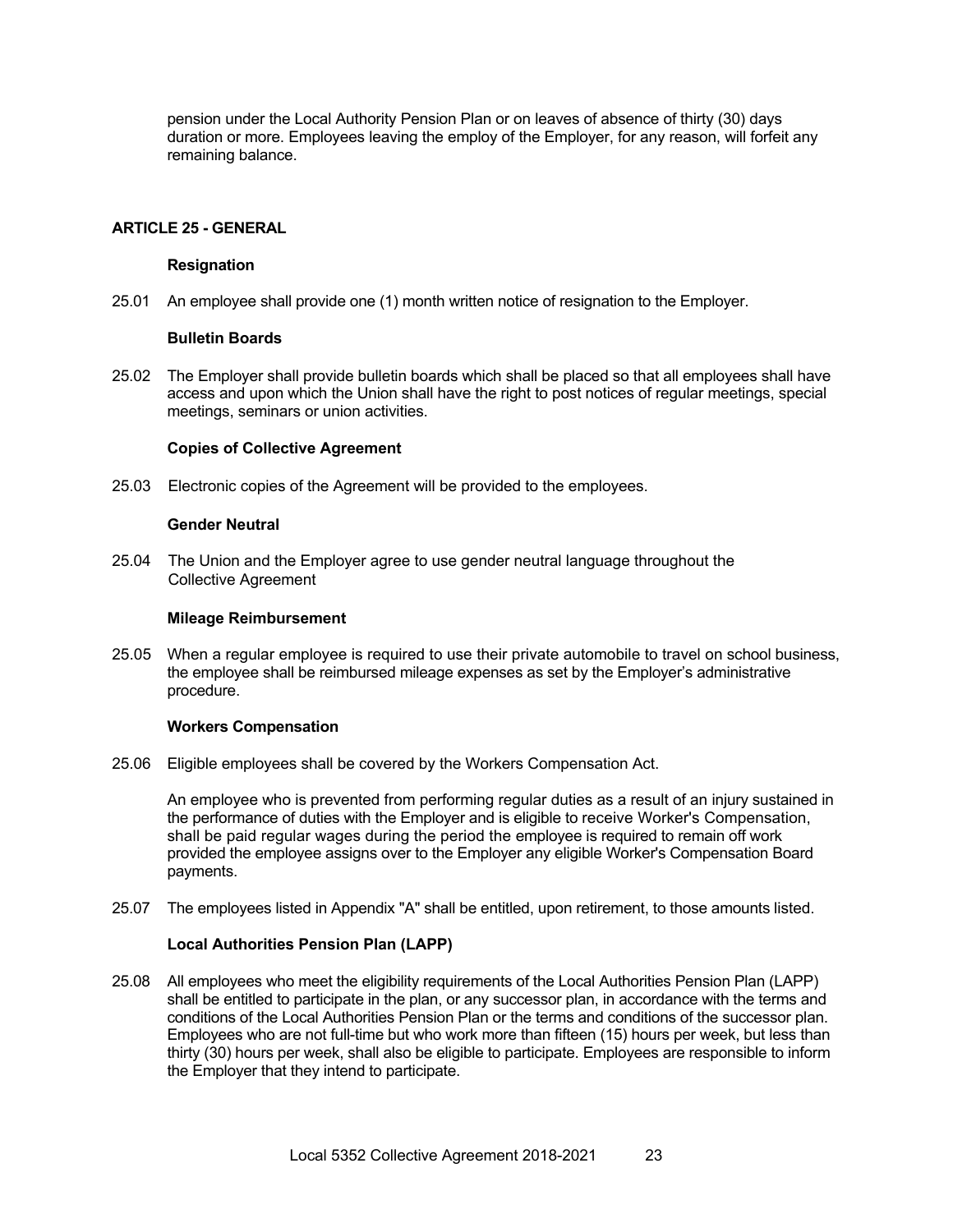#### **ARTICLE 26 - TERM AND EFFECTIVE DATE**

- 26.01 Unless otherwise specifically provided for in the Agreement, this Agreement shall take effect September 1, 2018 and shall remain in effect until August 31, 2021 and shall continue from year to year thereafter unless a new Agreement is ratified by both parties. Notice to commence bargaining shall be in accordance with Clause 26.02.
- 26.02 Not less than sixty (60) calendar days nor more than one hundred and twenty (120) calendar days prior to the termination date of this Agreement, either party may give to the other party a notice, in writing, of its intention to commence bargaining.
- 26.03 A notice to commence bargaining shall contain the particulars of all amendments which the party serving the notice wishes to consider during bargaining.
- 26.04 Any changes deemed necessary in this Agreement may be made by mutual agreement at any time during the existence of this Agreement.

IN WITNESS WHEREOF the parties have executed this Agreement on this day of

 $\mathcal{L}_\text{max}$  , and the set of the set of the set of the set of the set of the set of the set of the set of the set of

\_\_\_\_\_\_\_\_\_\_\_\_\_\_\_\_\_\_\_\_\_\_\_\_\_\_\_\_\_ \_\_\_\_\_\_\_\_\_\_\_\_\_\_\_\_\_\_\_\_\_\_\_\_\_\_\_\_\_\_\_\_

\_\_\_\_\_\_\_\_\_\_\_\_\_\_\_\_\_\_\_\_\_\_\_\_\_\_\_\_\_ \_\_\_\_\_\_\_\_\_\_\_\_\_\_\_\_\_\_\_\_\_\_\_\_\_\_\_\_\_\_\_\_

 $2020.$ 

ON BEHALF OF THE EMPLOYER ON BEHALF OF THE UNION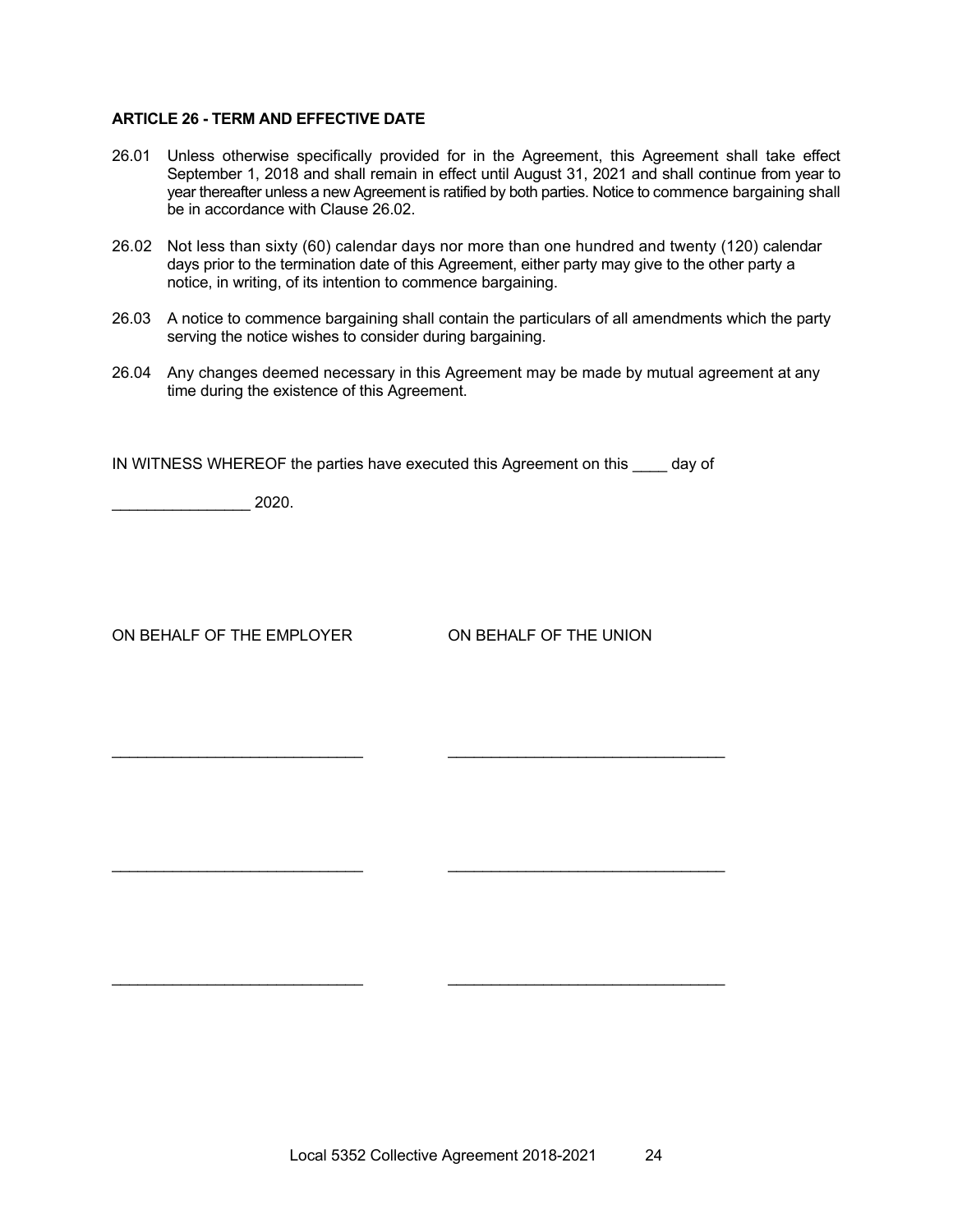#### **APPENDIX "A"**

#### Grandfather Employees RRSP Clause 25.04

| <u>Employee #</u> | Amount Due                                           |
|-------------------|------------------------------------------------------|
| 0154              | \$3,000                                              |
| 0151              | \$3,000                                              |
| 0153              | \$3,000 (Board Motion #2005-216, September 26, 2005) |

\_\_\_\_\_\_\_\_\_\_\_\_\_\_\_\_\_\_\_\_\_\_\_\_\_\_\_\_\_ \_\_\_\_\_\_\_\_\_\_\_\_\_\_\_\_\_\_\_\_\_\_\_\_\_\_\_\_\_\_\_\_

 $\mathcal{L}_\text{max}$  , and the set of the set of the set of the set of the set of the set of the set of the set of the set of

 $\frac{1}{2}$  ,  $\frac{1}{2}$  ,  $\frac{1}{2}$  ,  $\frac{1}{2}$  ,  $\frac{1}{2}$  ,  $\frac{1}{2}$  ,  $\frac{1}{2}$  ,  $\frac{1}{2}$  ,  $\frac{1}{2}$  ,  $\frac{1}{2}$  ,  $\frac{1}{2}$  ,  $\frac{1}{2}$  ,  $\frac{1}{2}$  ,  $\frac{1}{2}$  ,  $\frac{1}{2}$  ,  $\frac{1}{2}$  ,  $\frac{1}{2}$  ,  $\frac{1}{2}$  ,  $\frac{1$ 

The Employer will pay out the above amounts within thirty (30) days following the date of ratification. Employees shall be given the choice of either direct payment or transferred to employee's RRSP account.

ON BEHALF OF THE EMPLOYER ON BEHALF OF THE UNION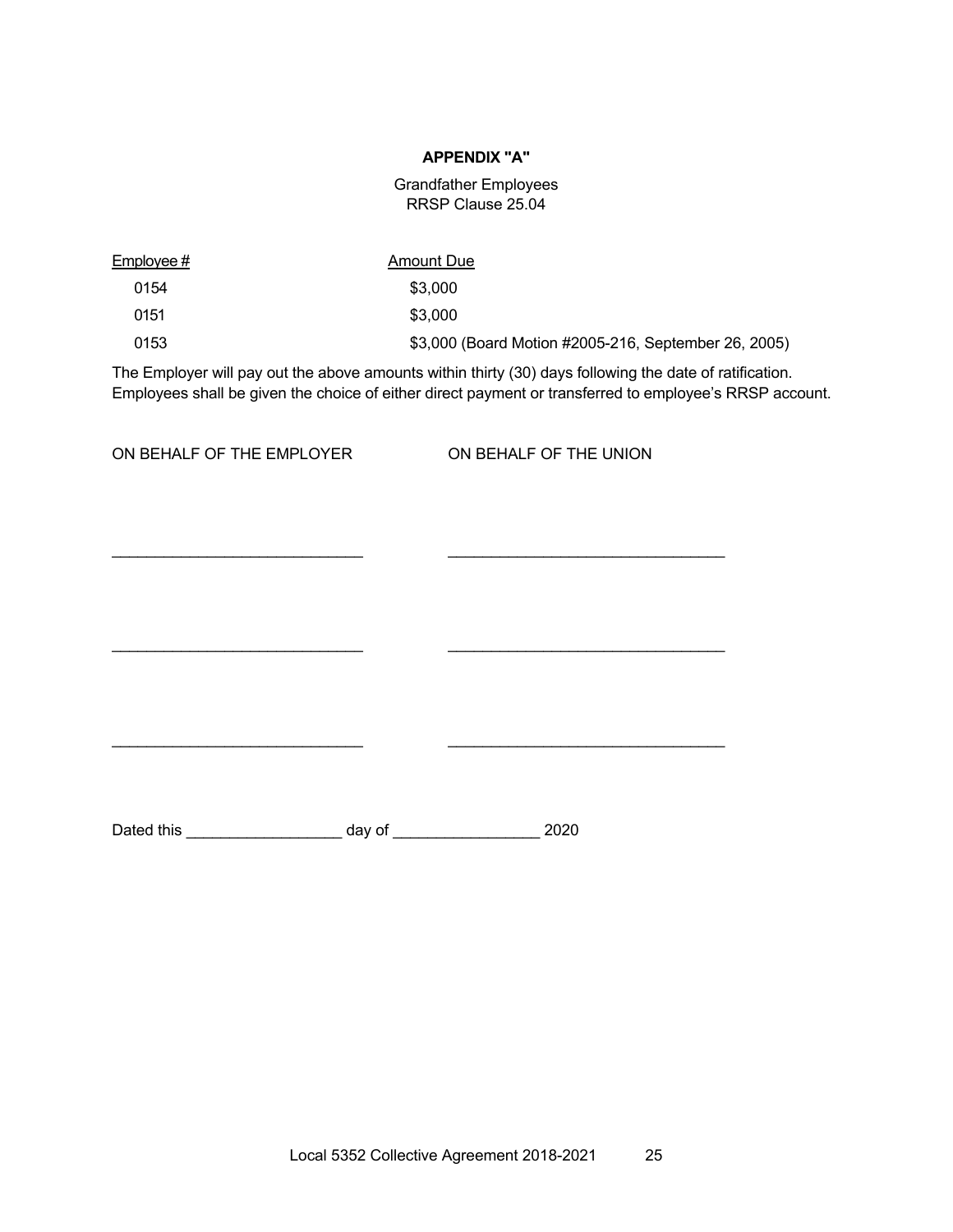#### **APPENDIX "B"**

East Central Alberta Catholic Separate School Division

Letter of Intent

To the Support Staff of E.C.A.C.S.S.D.:

The Employer recognizes that there is a need to have an evaluation process in place for all support staff employees. Evaluations will be conducted in accordance with Administrative Procedure 409. The absence of an evaluation shall mean the employee meets expectations.

\_\_\_\_\_\_\_\_\_\_\_\_\_\_\_\_\_\_\_\_\_\_\_\_\_\_\_\_\_ \_\_\_\_\_\_\_\_\_\_\_\_\_\_\_\_\_\_\_\_\_\_\_\_\_\_\_\_\_\_\_\_

 $\mathcal{L}_\text{max}$  , and the set of the set of the set of the set of the set of the set of the set of the set of the set of

 $\frac{1}{2}$  ,  $\frac{1}{2}$  ,  $\frac{1}{2}$  ,  $\frac{1}{2}$  ,  $\frac{1}{2}$  ,  $\frac{1}{2}$  ,  $\frac{1}{2}$  ,  $\frac{1}{2}$  ,  $\frac{1}{2}$  ,  $\frac{1}{2}$  ,  $\frac{1}{2}$  ,  $\frac{1}{2}$  ,  $\frac{1}{2}$  ,  $\frac{1}{2}$  ,  $\frac{1}{2}$  ,  $\frac{1}{2}$  ,  $\frac{1}{2}$  ,  $\frac{1}{2}$  ,  $\frac{1$ 

ON BEHALF OF THE EMPLOYER ON BEHALF OF THE UNION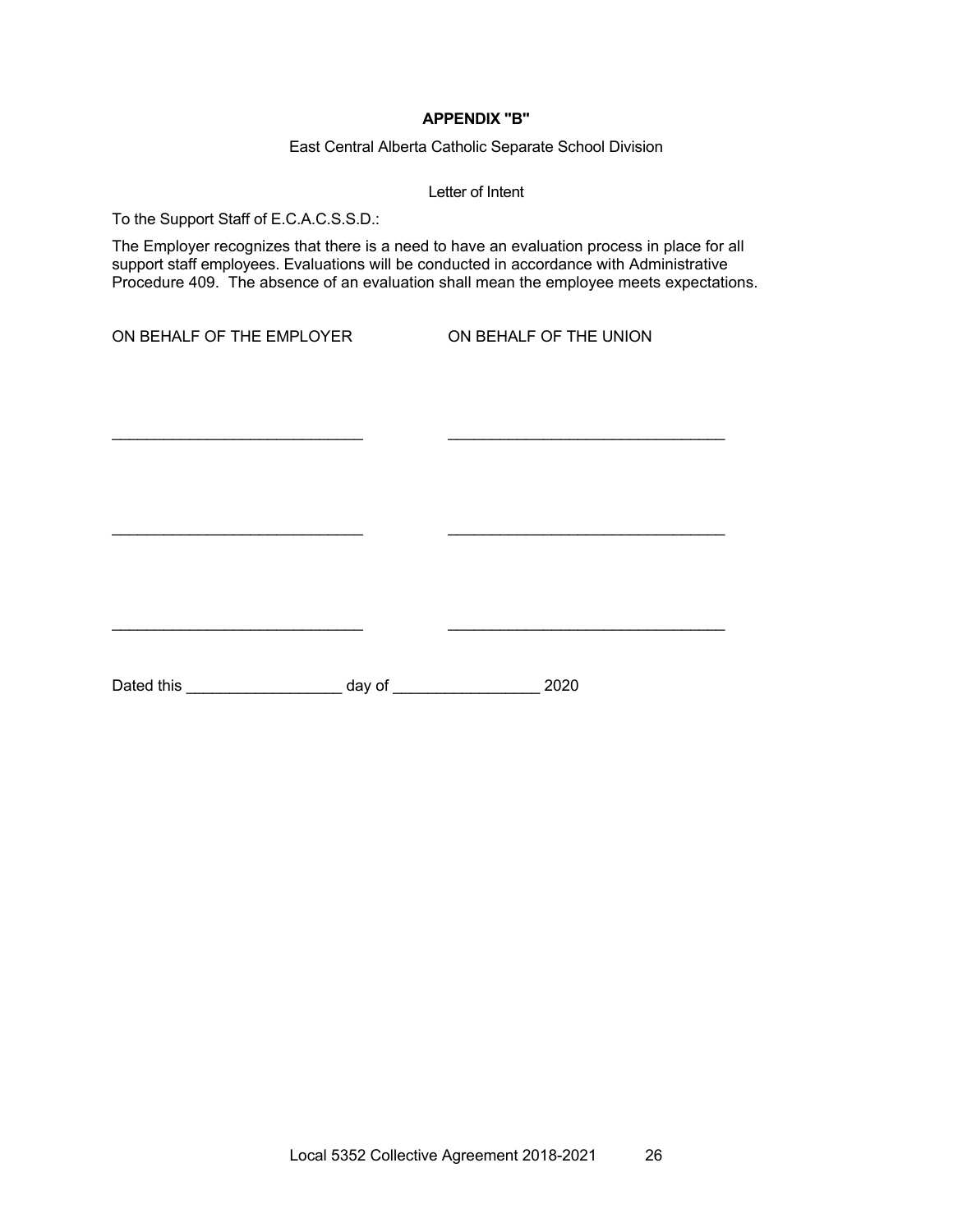#### **Letter of Understanding # 1 Re: Contracting Out**

The Union recognizes that the Employer has the right to contract out any work or services within its' jurisdiction.

The Employer agrees that there shall be no contracting out of work which is currently provided by employees covered by Certificate #237-2018.

Employees who are not covered by this Collective Agreement shall not perform the job of an employee covered by this Collective Agreement if it would result in a layoff, the extension of a layoff, reduction of hours, pay or staff.

Employees who are not covered by this Collective Agreement are entitled to perform tasks in the case of instruction, experimentation, or in urgent situations where the employee is not available, provided that the performing of this work does not reduce the full-time or part-time hours of work or pay of current employees.

The bargaining unit currently has two (2) regular technicians, one (1) in Vermilion and one (1) in Wainwright. The provisions of this LOU are only intended to apply to those two (2) positions. Nothing in this LOU nor in the Collective Agreement is intended to restrict or limit the Employer's right in regard to contracting out additional technical work that may arise.

For clarity, the preceding provisions are intended to protect current jobs and not intended to limit or hinder the school district from continuing the current practices of using parents, volunteers for student activities or to restrict the Employer from contracting technical services.

This Letter of Understanding will be incorporated into the Collective Agreement in the next round of bargaining unless negotiated otherwise.

\_\_\_\_\_\_\_\_\_\_\_\_\_\_\_\_\_\_\_\_\_\_\_\_\_\_\_\_\_ \_\_\_\_\_\_\_\_\_\_\_\_\_\_\_\_\_\_\_\_\_\_\_\_\_\_\_\_\_\_\_\_

 $\mathcal{L}_\text{max}$  , and the contribution of the contribution of the contribution of the contribution of the contribution of the contribution of the contribution of the contribution of the contribution of the contribution of t

 $\mathcal{L}_\text{max}$  , and the contribution of the contribution of the contribution of the contribution of the contribution of the contribution of the contribution of the contribution of the contribution of the contribution of t

ON BEHALF OF THE EMPLOYER **ON BEHALF OF THE UNION**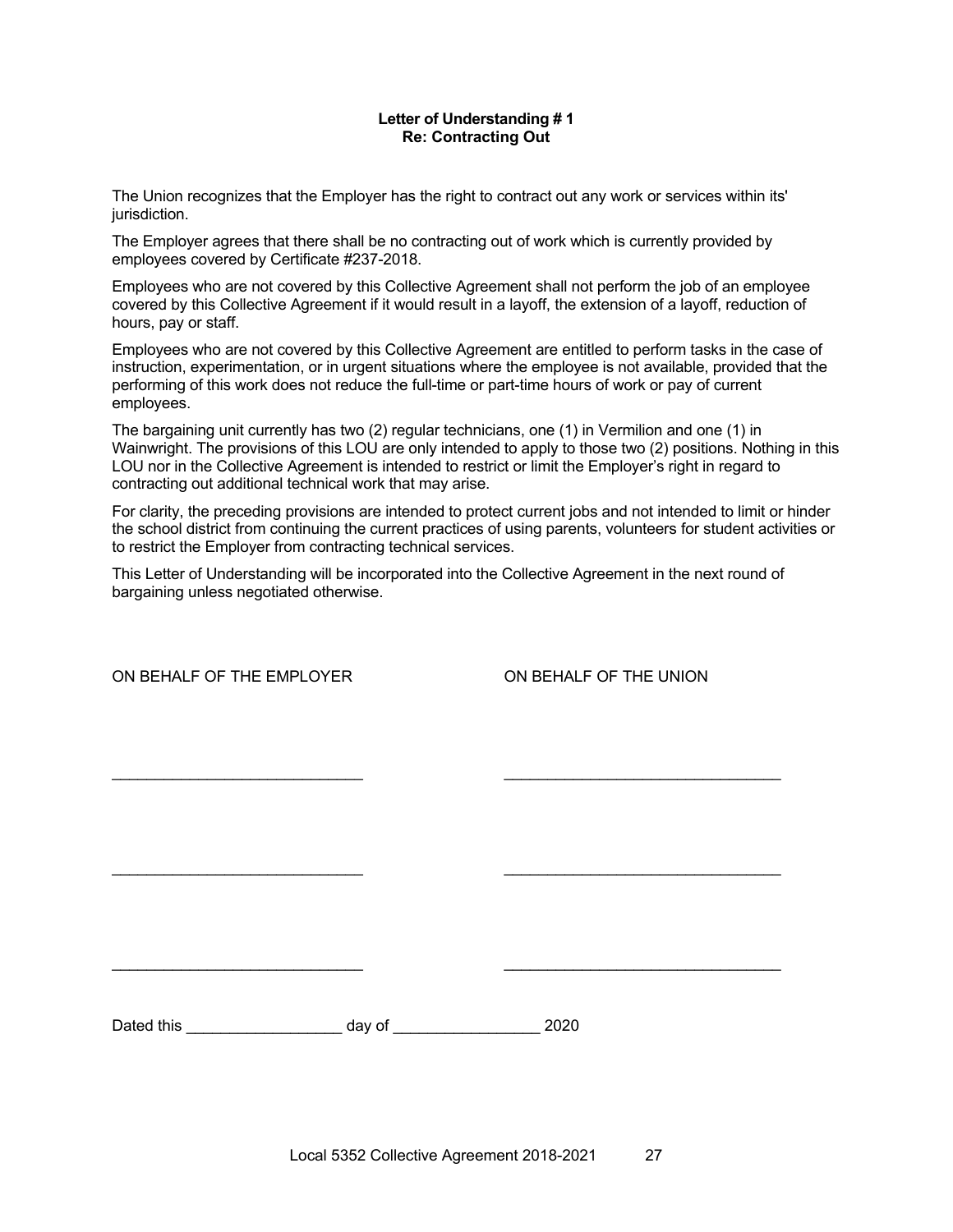## **Letter of Understanding #2**

### **Re: Central Services Staff**

January 27, 2020

The parties have agreed that the Central Office support staff are permanently excluded from the CUPE bargaining unit. It is further agreed that CUPE will not apply to the Alberta Labour Relations Board to have Central Office staff included in the Bargaining Unit.

 $\mathcal{L}_\text{max}$  , and the contribution of the contribution of the contribution of the contribution of the contribution of the contribution of the contribution of the contribution of the contribution of the contribution of t

 $\mathcal{L}_\text{max}$  , and the contribution of the contribution of the contribution of the contribution of the contribution of the contribution of the contribution of the contribution of the contribution of the contribution of t

\_\_\_\_\_\_\_\_\_\_\_\_\_\_\_\_\_\_\_\_\_\_\_\_\_\_\_\_\_ \_\_\_\_\_\_\_\_\_\_\_\_\_\_\_\_\_\_\_\_\_\_\_\_\_\_\_\_\_\_\_\_

ON BEHALF OF THE EMPLOYER ON BEHALF OF THE UNION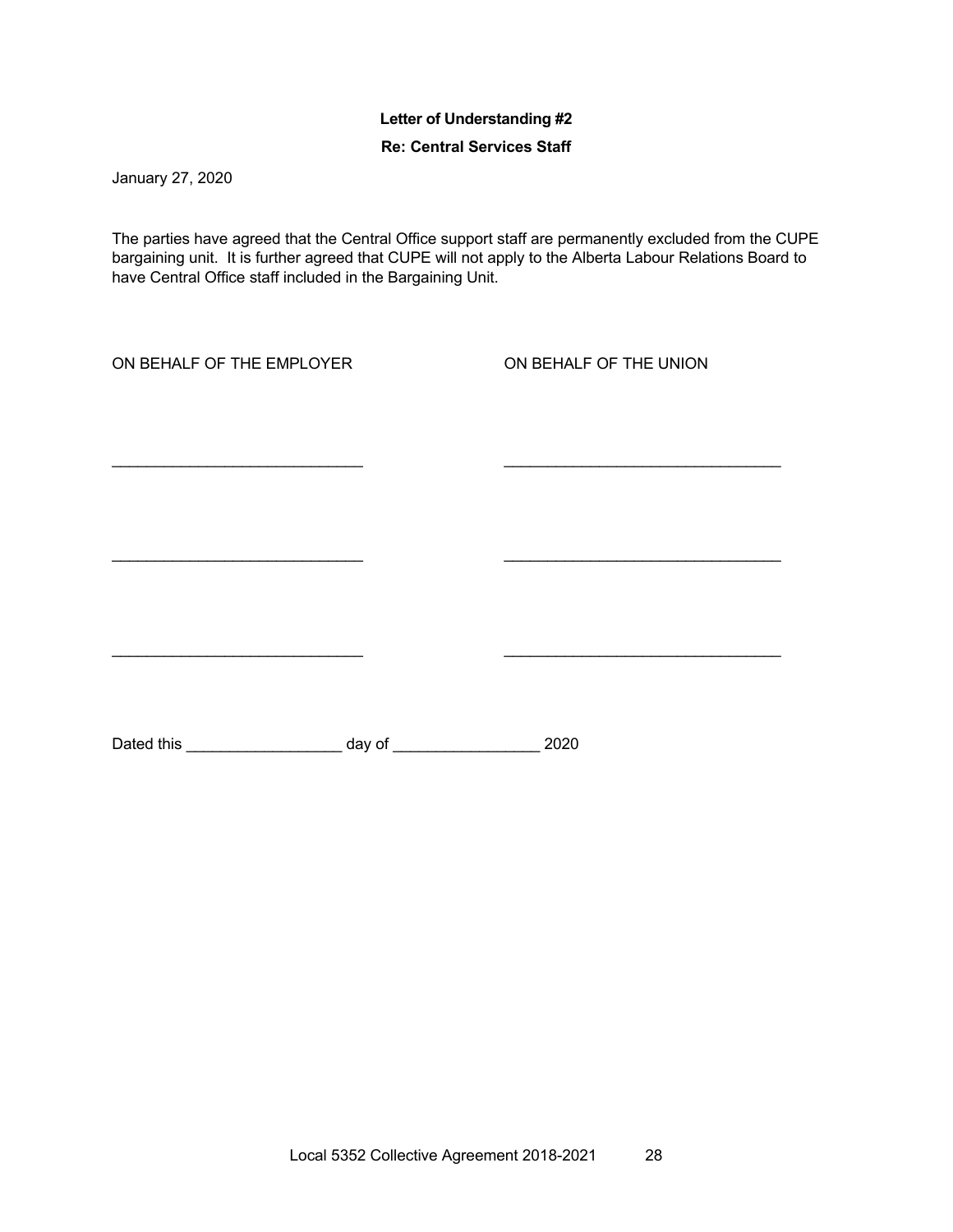#### **Letter of Understanding #3 Re: Seniority Lists**

The parties agree to work collaboratively in establishing an initial Seniority List.

- 1. The Employer will provide the Local President with the existing Seniority List, on May 9, 2019.
- 2. The Local President shall distribute the list to all local members for confirmation of their seniority date.
- 3. The Union shall provide changes that may be required on the Seniority List to the Employer by June 15, 2019.
- 4. Any challenges to the Seniority List needs to be provided to Charlotte Snow, Payroll, in a form of documentation verifying the employee claim.
- 5. The Employer shall generate a revised list and provide to the Local President by June 25, 2019.

\_\_\_\_\_\_\_\_\_\_\_\_\_\_\_\_\_\_\_\_\_\_\_\_\_\_\_\_\_ \_\_\_\_\_\_\_\_\_\_\_\_\_\_\_\_\_\_\_\_\_\_\_\_\_\_\_\_\_\_\_\_

 $\mathcal{L}_\text{max}$  , and the contribution of the contribution of the contribution of the contribution of the contribution of the contribution of the contribution of the contribution of the contribution of the contribution of t

 $\mathcal{L}_\text{max}$  , and the contribution of the contribution of the contribution of the contribution of the contribution of the contribution of the contribution of the contribution of the contribution of the contribution of t

ON BEHALF OF THE EMPLOYER **CONDUCT ON BEHALF OF THE UNION**